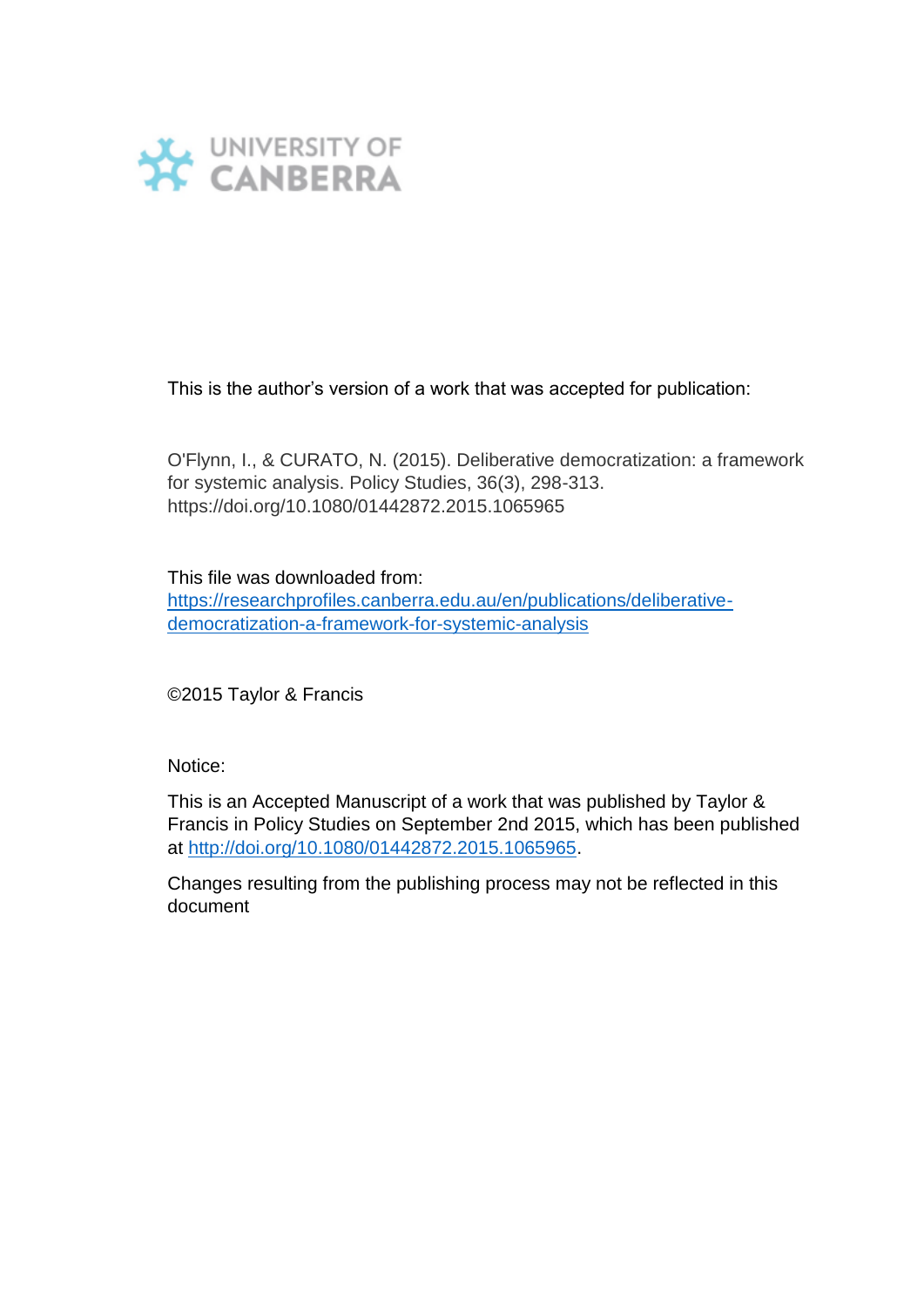

# **Deliberative Democratization:**

# **A Framework for Systematic Analysis**

O'Flynn, I. and Curato, N. (2015) Deliberative Democratization: A Framework for Systemic Analysis. *Policy Studies* 36(3):36:3, 298-313

Centre for Deliberative Democracy & Global Governance Institute for Governance and Policy Analysis Nicole Curato E-mail: Nicole.Curato@canberra.edu.au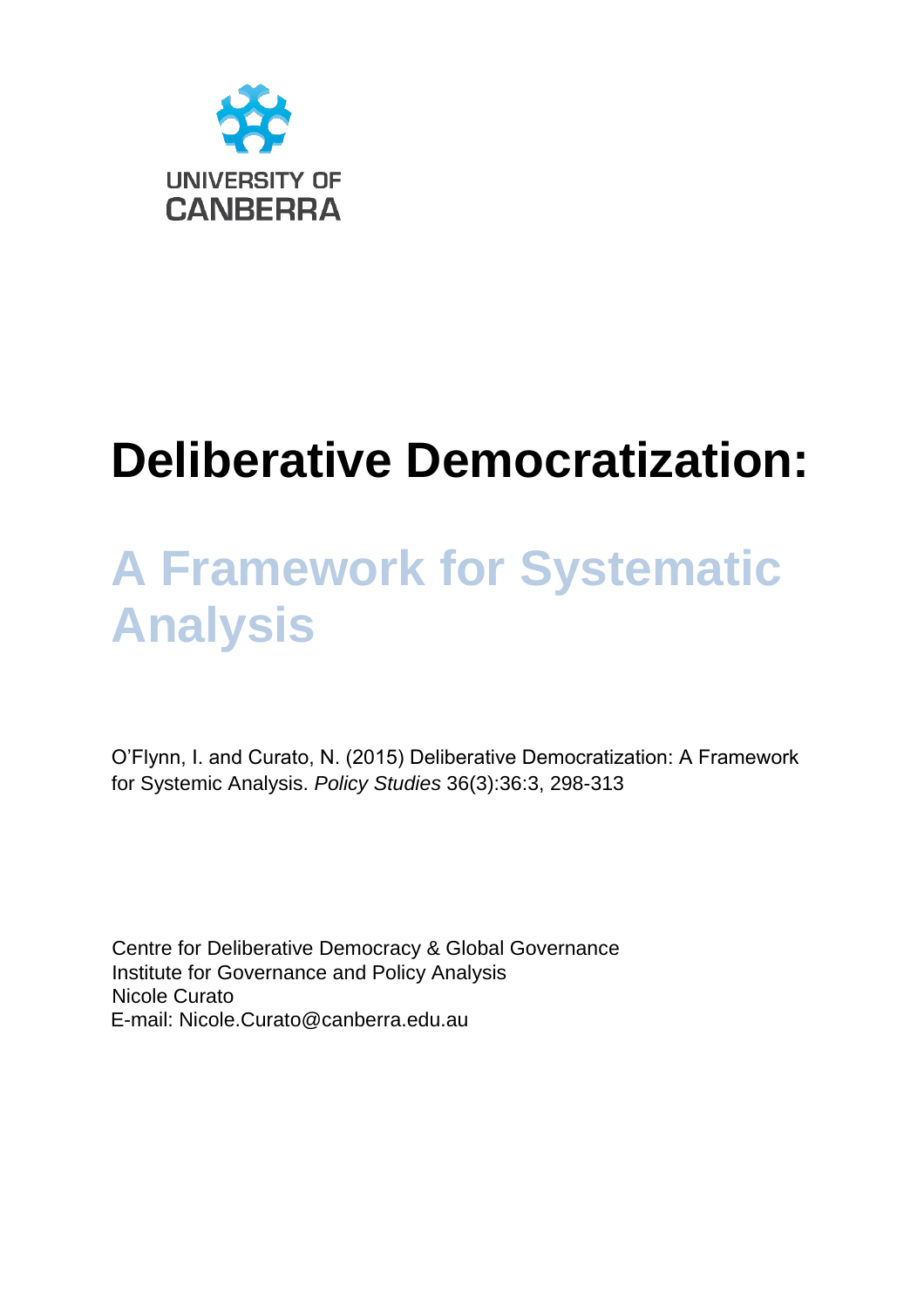Abstract: In the transition literature, 'free and fair elections' is often treated as the most important indicator of democratic quality. In this paper, however, we argue that 'free deliberation among equals' is in many respects a more telling measure. On the face of it, this argument might strike one as implausible. After all, the decisive moment in many transitions is the signing of a pact between elements in the government and opposition who are more concerned to protect their own interests than to explain themselves to others. Yet while pacts may not be particularly deliberative, they still occasion a great deal of deliberation across society as a whole. We argue that the different sites where deliberation occurs can be understood as forming a deliberative system. To give substance to this idea, we then outline a systemic framework that may be used to describe and evaluate the deliberative capacity of transitional regimes. Finally, we turn to the cases of Venezuela and Poland to illustrate the empirical application of this approach. Both transitions were founded on a pact. Yet differences in the nature of those pacts and the broader deliberative systems in which they were located tell us a lot about where those countries are today.

Keywords: Deliberative capacity; democratization; deliberative system; Poland; pact; Venezuela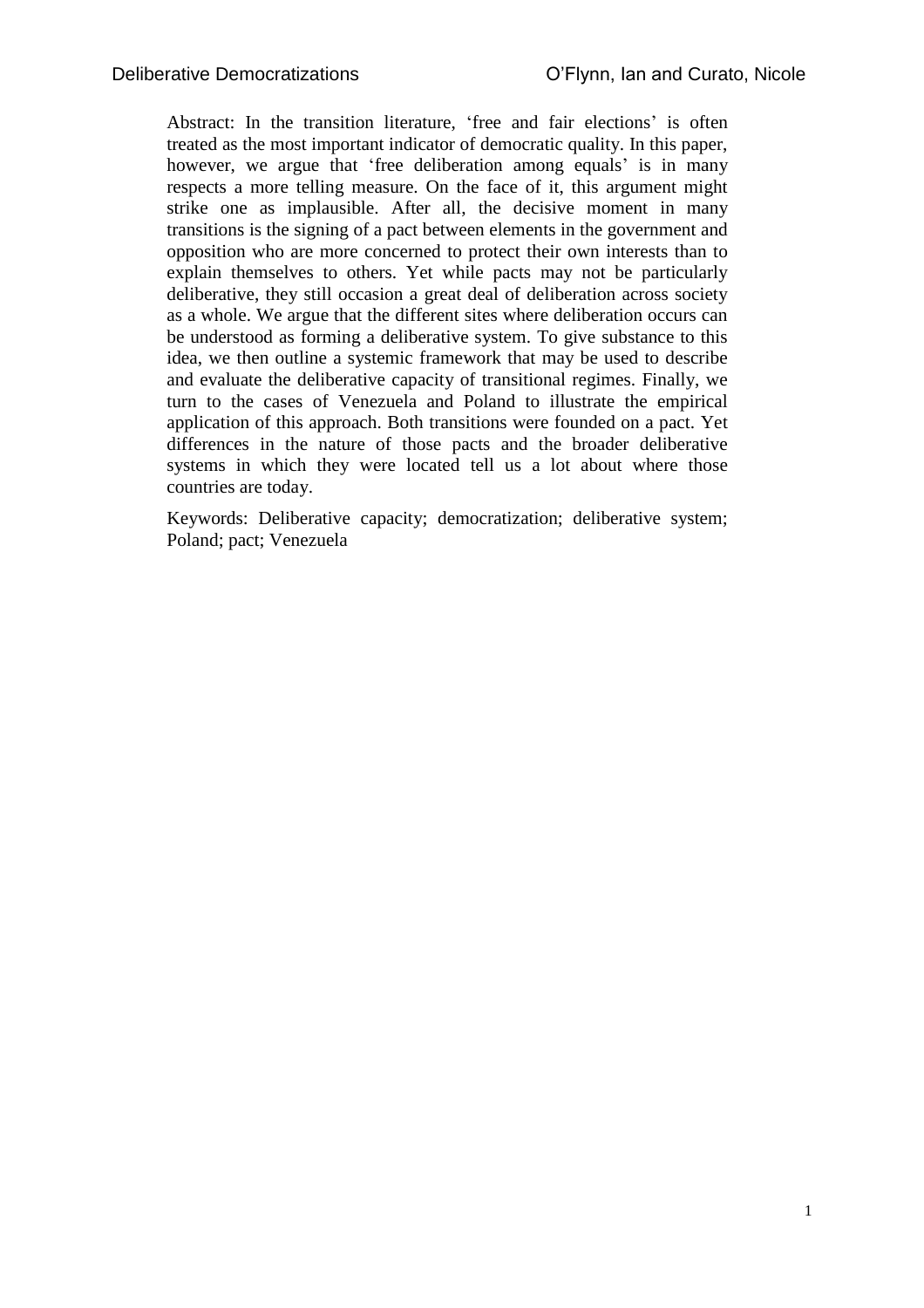The comparative study of democratic transitions is one of the most vibrant areas of academic study in politics. The reasons why are obvious enough. The huge social and political upheavals that lead to the collapse of authoritarian regimes need to be explained. We need to know more about the conditions under which transitions to democracy are likely to occur and about the conditions under which democratic deepening is likely to take hold. These questions are not merely academic but have crucial policy implications. The international community spends billions of dollars every year on democracy promotion across the globe. Yet while lives are put at risk in both wars and popular demonstrations waged in the name of democracy, the fact remains that many transition countries fail to make the democratic grade. Despite the best efforts of the democracy promotion community to devise more effective policies, many countries seem to be stuck in what Thomas Carothers terms a 'grey zone'. They display some of the attributes of democratic political life, including opposition parties, civil associations and periodic elections, but they are also marked by persistent abuses of the rule of law, widespread corruption, low levels of public participation between elections, poor institutional performance by the state, and low levels of trust in government (Carothers 2002, 9–10; see also Rose and Chin 2001).

Granted, assessing a transition's democratic quality is notoriously difficult. In no small part, what makes it so difficult is the fact that 'transition' and 'democracy' can be defined in different ways. Consequently, scholars can have very different, and sometimes competing, ideas about which factors are important in assessing how far a country has or has not come (Diamond et al. 2014, 87–98). In this article, we take the notion of a transition to entail not just the move from one form of government to another, but also the broader social processes and trajectories that such a move entails – in colloquial terms, we think that transitions need to be understood from both a 'top down' and a 'bottom up' perspective. We also think that transitions need to be understood in dynamic terms. Some transitions seem to begin relatively abruptly (the Arab spring countries), whereas others arguably take many years to gather pace (Poland). Some transitions counties seem to be heading in one direction, but then change tack or slide back in the direction from whence they came (Russia). Others still can be safely described as 'consolidated' (Spain).

More contentiously, we define 'democracy' in deliberative terms. In particular, we assess the 'democratic quality' of a country in transition in terms of its 'deliberative capacity', that is, its ability to host structures for reasoned, inclusive and consequential discussion (Dryzek 2009; see also Coppedge and Gerring 2011; Curato 2013). This is in marked contrast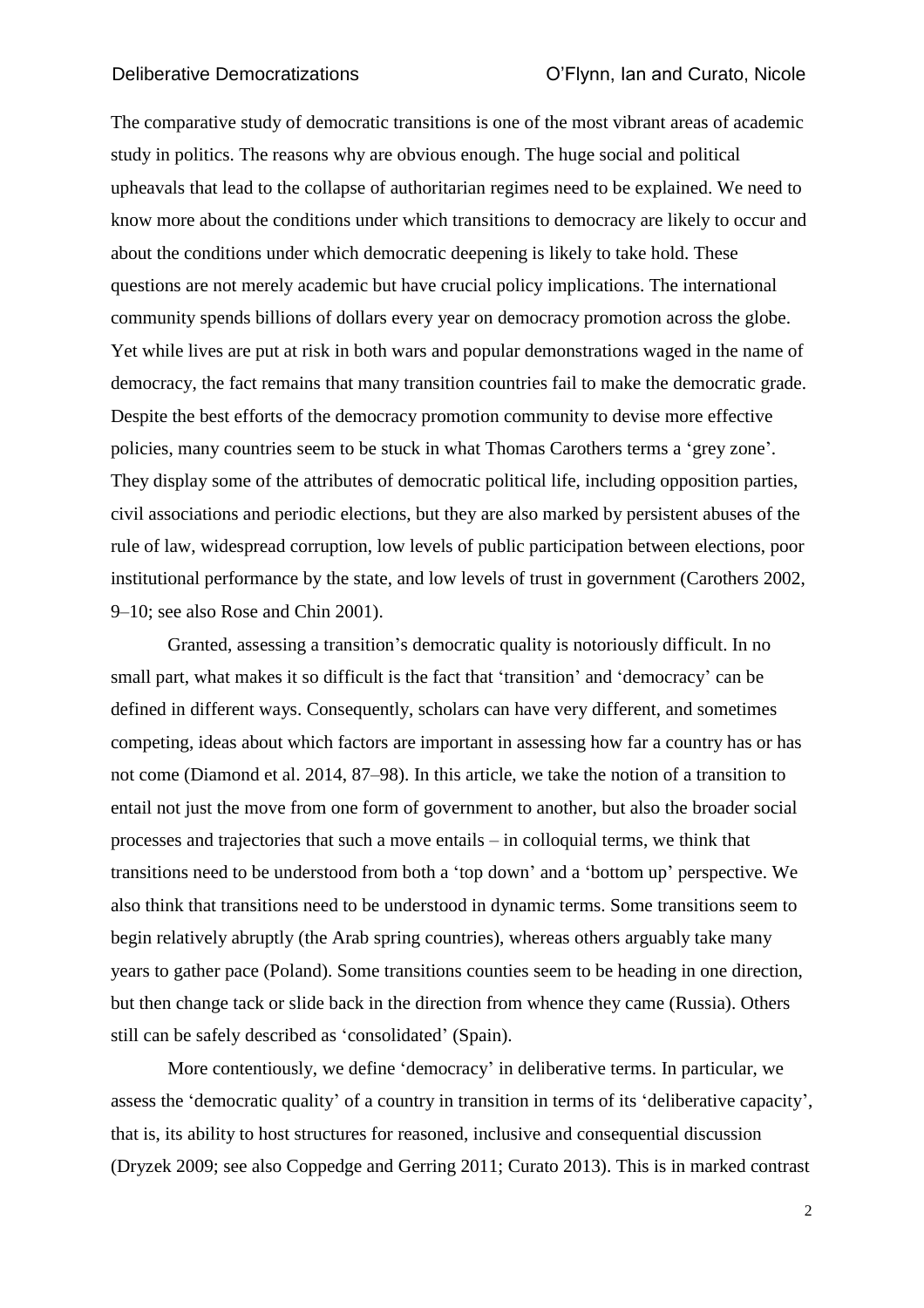to the comparative literature's usual emphasis on elections. For example, Elklit and Reynolds (2002) argue that competitive elections lie 'at the heart' of democratic transitions and in particular treat the administration of elections as essential to democratic quality. In fact, some comparative scholars seem to be of the view that successful elections are all that is required. In this vein, Adam Przeworski and his colleagues define democracy as 'a regime in which governmental offices are filled as a consequence of contested elections. Only if the opposition is allowed to compete, win and assume office is a regime democratic' (Przeworski et al. 1996, 50; cf. Diamond 1999, 8–10). It is no part of our aim to deny the importance of elections or the importance of the civil and political liberties on which they ultimately depend. Yet, aswe argue, there are compelling reasons why deliberation warrants serious attention. Indeed, there are certain respects in which deliberation needs to be treated as fundamental in assessing democratic quality.

We develop our argument in three parts. In the first section of this article, we theorise the signal importance of deliberation as a standard for assessing the democratic quality of a country in transition. Our main argument hinges on treating 'free and fair deliberation among equals' as the basis of legitimacy for emerging democratic arrangements. 'Free and fair elections' are obviously important too. But ultimately our assessment of what it is that makes an election fair is not something that can be determined in the absence of deliberation.

In the second section, we draw on the emerging 'deliberative systems' literature (Habermas 1996, 204–308; Dryzek 2010, 2011; Mansbridge et al. 2012) to outline a novel framework for describing or characterising the spaces where deliberation occurs and how they relate to each other, and for evaluating the extent to which inclusive and reasoned deliberation underpins the democratic trajectory of the transition process. We consider this framework to be an important contribution to the literature on democracy quality because it indicates how the idea of a deliberative system might be operationalised for actual evaluative purposes.

In the final section, we use this framework to compare the democratic quality of two transition countries, Poland and Venezuela. We selected these two cases because, in each, the signing of a pact between elements in the government and in the opposition, guaranteeing their mutual security and offering tangible rewards for cooperation in the process, was a decisive moment in the transition from authoritarianism to democracy (O'Donnell and Schmitter 1986, 38). However, what our framework allows us to see is how differences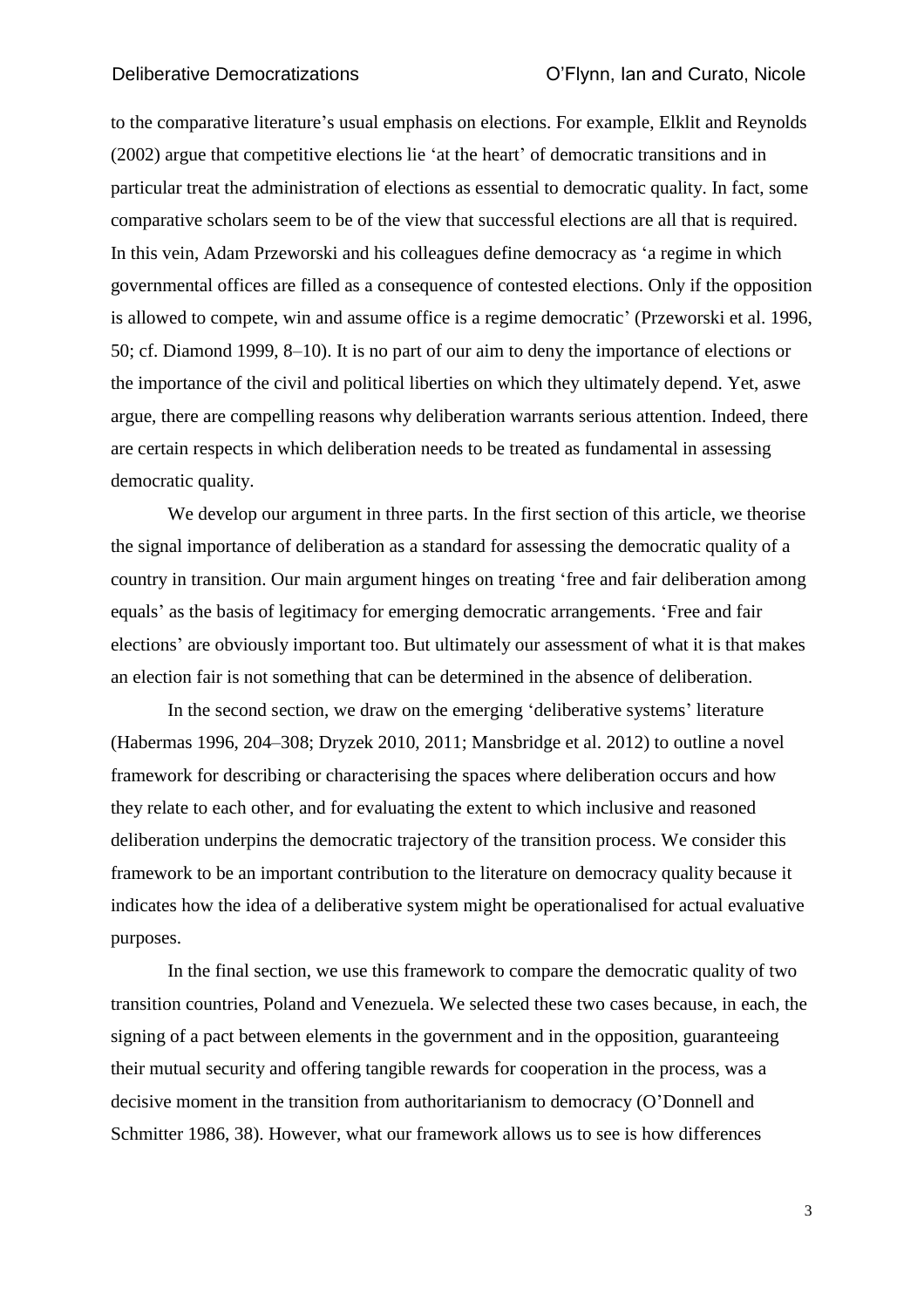between pacts can have a crucial bearing on the deliberative capacity, and hence democratic quality, of a transition country, not just in the short run but over the course of time.

## **Why take a deliberative approach?**

On the face of it, one might be forgiven for thinking that transitions are all about power – the capacity to remove one government or constitutional order and establish another in its place without regard to the wishes of its officers or supporters (see Goodin 1996, 15–16). Yet transitions are never just about power; they are also about the right to rule (Zartman 2008). Perhaps rather curiously, this is true not just of transitions to democracy, but also of transitions to authoritarian rule (Beetham 1991, 221). For example, the leaders of a military coup will often move quickly to hold a referendum to give themselves popular endorsement or set up a civil regime to act in their place. Usually, the referendum is fixed and the civil regime is a mere puppet government. Yet the leaders realise that mere power – power that grows out of the barrel of a gun – is not enough. They also need legitimacy.

Like all political concepts, legitimacy can be understood in different and competing ways. Yet as far as democratic theory is concerned, there has been a marked shift towards conceptions of legitimacy that centre on deliberation. Deliberation is a form of discussion in which the participants carefully weigh the reasons for or against a proposed measure with a view to arriving at a considered judgement or decision. So defined, deliberation presupposes a willingness on the part of the participants to listen with an open mind rather than sticking doggedly to their own prior views and positions. Insofar as this presumption holds, the decisions that they reach will be based not on the force of numbers but on 'the force of the better argument' (Habermas 1984, 25).

Admittedly, if this were all that a deliberative conception of democratic legitimacy involved, it would hardly offer avery demanding test of a country's overall democratic quality. After all, the members of the Central Committee of the Chinese Communist Party might regularly deliberate among themselves. Yet while their decisions may be carefully reasoned, 'authoritarian deliberation' bears little relation to democracy (cf. He and Warren 2011). The relevant desideratum is nicely encapsulated in Joshua Cohen's claim that, in a deliberative democracy, 'free deliberation among equals is the basis of legitimacy' (Cohen 1989, 21). What marks deliberative democracy out as special is its emphasis on the idea that everyone is entitled to an equal say – deliberation is not the preserve of a chosen few but is, in principle, open to everyone. As such, it will not do for the stronger members of society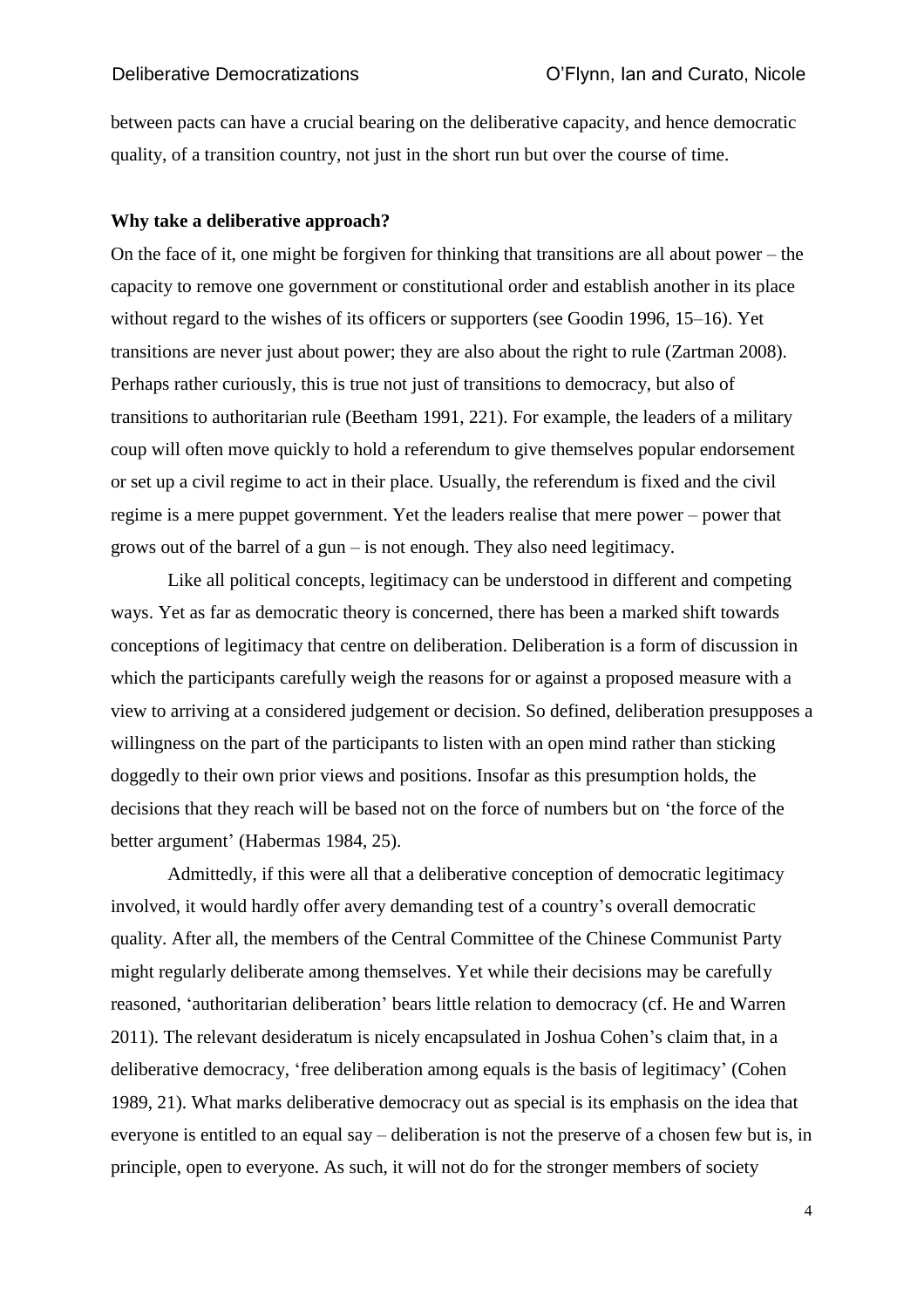simply to discount the views of the weaker members or to ignore them altogether, since to do so would be to deny their standing as political equals. But since we often cannot tell what the views of the weaker members are without directly hearing from them, the deliberative conception of legitimacy turns not just on the exchange of reasons but also on the importance of inclusion (Young 2000).

The idea that everyone is entitled to an equal say further presupposes that our claims will have at least some bearing on the decision that results. In other words, it presupposes that our contributions to the deliberations will be consequential. Of course, some claims may turn out to be misguided or misplaced. But understanding why they are misplaced can itself add to the legitimacy of a decision (Mill 1991 [1861], 282). It can help people to see more clearly why the decision went one way rather than another, and hence increase their confidence in the epistemic merits of the decision (Cohen 1986; Estlund 2007; Luskin et al. 2014).

This deliberative conception of legitimacy is quite unlike the conception that we find in much of the comparative literature on democratic transitions. Instead of 'free deliberation among equals', what we instead get is 'free and fair elections'. It is, however, hard to see how one could assess the fairness of an election in the absence of deliberation. Fairness is never merely about being fair to oneself (though it is about that, too). It is also about seeing things as others see them, understanding their reasons, and weighing them in the balance equally with one's own. In saying this we do not mean to imply that, for example, administrative integrity (Elklit and Reynolds 2002), party competition (Lipset 2000) and voter turnout (IDEA 2002) are not important indicators of electoral fairness. Yet ultimately the validity of a measure can only be assessed by reference to the value that it is meant to capture (Foweraker and Krznaric 2000, 768). Low voter turnout may indicate unfairness. But equally it may indicate nothing of the sort – it all depends on what we mean by 'fair' and why we think that that particular meaning is the best one to employ.

Admittedly, there are those who argue that deliberative democracy is overly idealistic; in reality, critics claim, democratic politics is quintessentially about the pursuit of private interests (e.g. Shapiro 1999; Weale 2013, 39–40). Indeed, some critics go so far as to suggest that deliberative democracy is simply pointless. On this latter view, ordinary people are neither sufficiently informed nor sufficiently reflective to rule themselves; they are simply far too confused, inconsistent and ignorant to be worth consulting (Schumpeter 1942; Posner 2003; but see Fishkin and Luskin 2005, 289).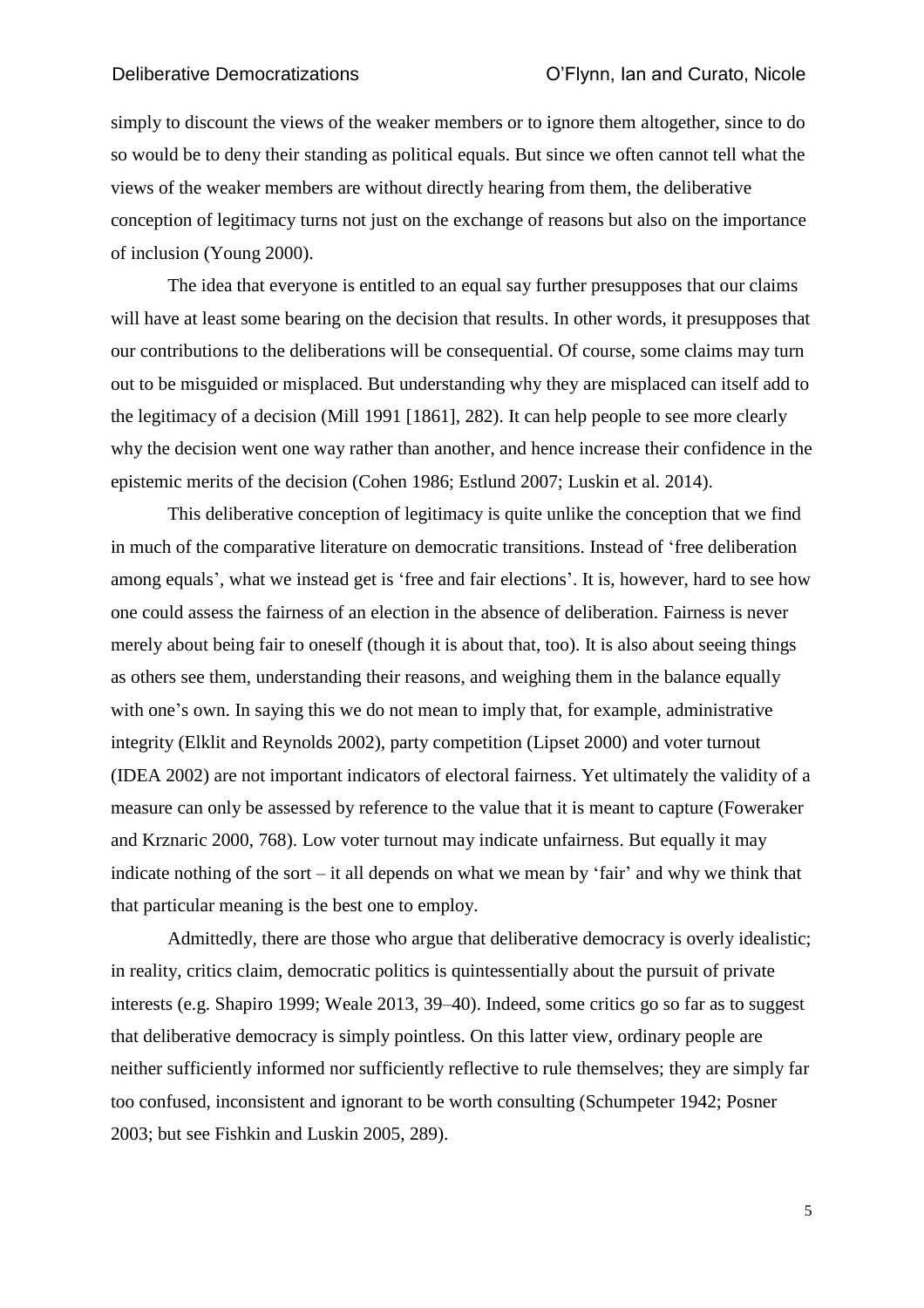On the face of it, one might be tempted to say that if these criticisms hold for mature democracies, they must hold all the more so for transition societies. Often, the decisive moment in such a transition is the point at which moderates in both the government and the opposition realise that they are caught in a 'mutually hurting stalemate' (Zartman 2001) and decide to make a pact (assuming that they are strong enough to do so). In themselves, pacts do not look particularly promising from a deliberative perspective. As Guillermo O'Donnell and Philippe Schmitter define it, a pact is

an explicit, but not always publicly explicated or justified, agreement among a select set of actors which seek to define (or better, to redefine) rules governing the exercise of power on the basis of mutual guarantees for the vital interests of those entering into it. (O'Donnell and Schmitter 1986, 38)

So defined, pacts are neither reasoned nor inclusive nor consequential, at least not as those terms are understood within a deliberative framework. For each of the select set of actors involved, the aim is not to carefully weigh competing arguments, but to get the best possible deal for itself. Far from listening to one another with an open mind, each sees its own interests as the bottom line. The fact that each actor accepts that they are caught in a mutually hurting stalemate is usually enough to ensure that the deal on power that results will be mutually advantageous. But ultimately the interests of others in society are of no account.

The objection here is not as forceful as it seems. No two pacts are the same, and there is reason to think that some pacts are more deliberative than others. Elster (1998), for example, suggests that pacts which have been negotiated in public will come closer to the deliberative ideal (or to the deliberative end of the 'arguing-bargaining continuum') than those that have been negotiated in secret. The operative assumption here is that there are powerful social norms against naked appeals to private interests. Hence, when pacts are publicly negotiated, actors will feel obliged to couch their proposals in public interest terms and will be concerned to be seen to reflect seriously on what others have to say. On the face of it, one might think that such deliberative moves are mere strategic ploys: actors dress their private interests up in public interest terms, because they see that as the best way to increase their own payoff. Yet as Elster points out, actors have to avoid being too obvious – if their claims about the public interest map perfectly onto their own private interests, they may end up losing rather than gaining support for their proposals (Elster 1998, 102). As a result, their proposals will be modified as well as disguised, which is to say that the deliberative setting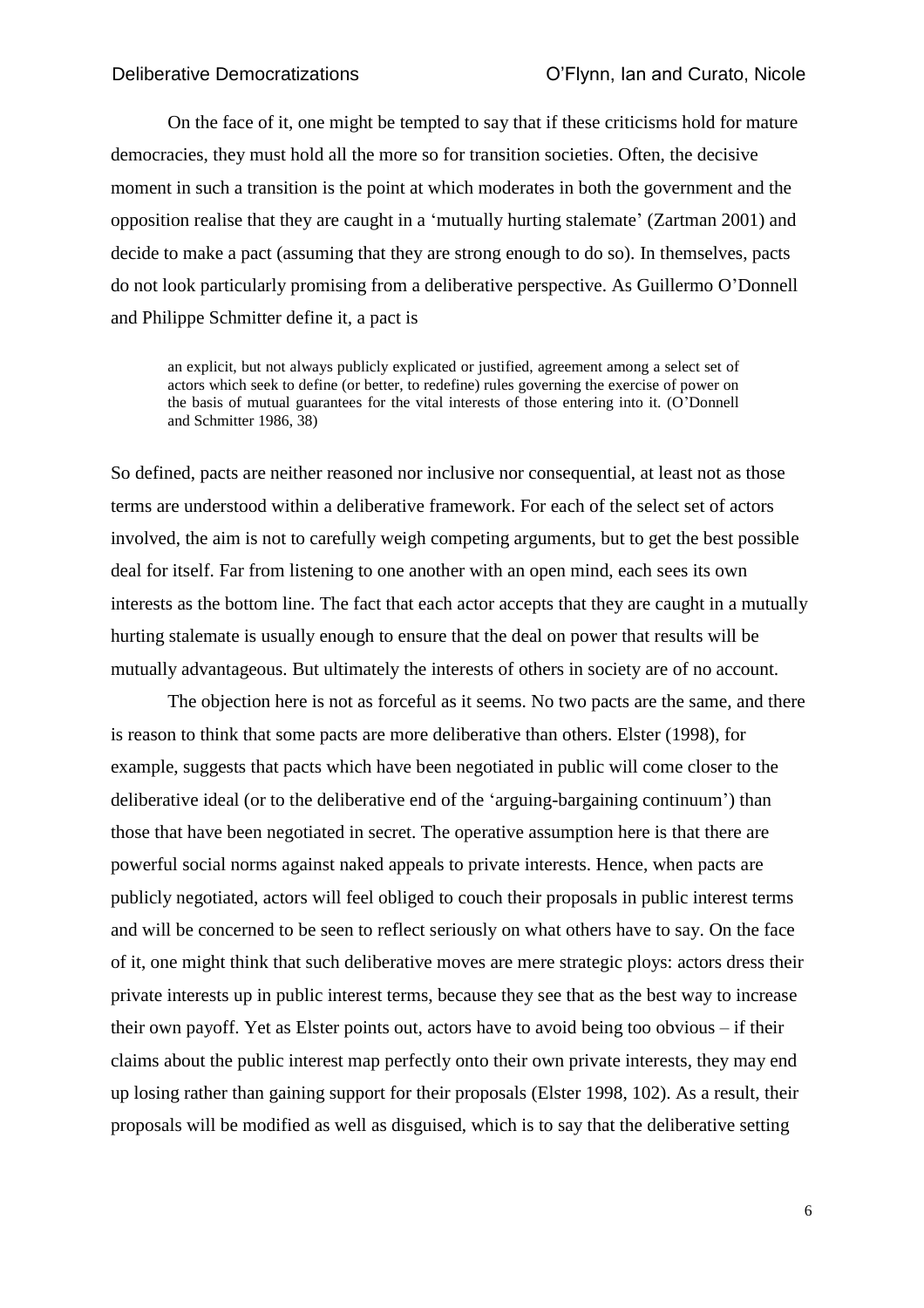will shape the content of the pact independently of the intentions of the select set of actors involved in its negotiation (Elster 1998, 104).

The general point, then, is that broader social norms will have a bearing on how much deliberation actually occurs during the negotiation of a pact. Put another way, a pact will not be negotiated in isolation from the broader social world, since even the most strategically rational actors will bring social baggage with them (Schiemann 2000). At the same time, the signing of a pact may itself have an effect on the broader social world: in principle, one would expect a pact to occasion a tremendous amount of discussion and debate across society at large – not just between the select set of actors or their supporters, but across civil society generally, in neighbouring countries, and within the institutions of the international community.

Thus, in order to get a handle on a transition society's overall deliberative capacity, whatneedstobeassessedisnotjustthedeliberativecharacterofthepactonwhichitrests, but the degree to which the pact encourages or stymies deliberation at other points or locations in the broader 'deliberative system' (Habermas 1996, 204–308; Dryzek 2010, 2011; Mansbridge et al. 2012). In what follows, we explain in more detail what we mean by the idea od deliberative system. We then outline a framework that operationalises that idea for the purpose of empirical research (cf. Cinalli and O'Flynn 2014; Elstub 2014) and, in particular, for measuring a transition society's actual deliberative capacity.

### **Assessing democratic quality deliberatively**

Currently, studies that examine the role of deliberation in instigating major political change mostly focus on the role of 'argumentation' in formal political negotiations. Thomas Risse's work, for example, has examined negotiations on the European Union's single legal personality (Risse and Kleine 2010) and negotiations leading to the end of the Cold War in Europe (Risse 2000). While both studies take into account the broader political context that serves as a backdrop to the negotiations, the analysis is mostly focused on deliberative politics within a formal institutional setting. A deliberative systems approach is also concerned with deliberation in such settings. However, it broadens the analysis to include a consideration of the many other spaces where deliberation occurs and the mechanisms that have enhanced or obstructed its development.

Before discussing the precise ways in which a deliberative systems approach can be used to assess a transition's democratic quality, the following point should be stressed.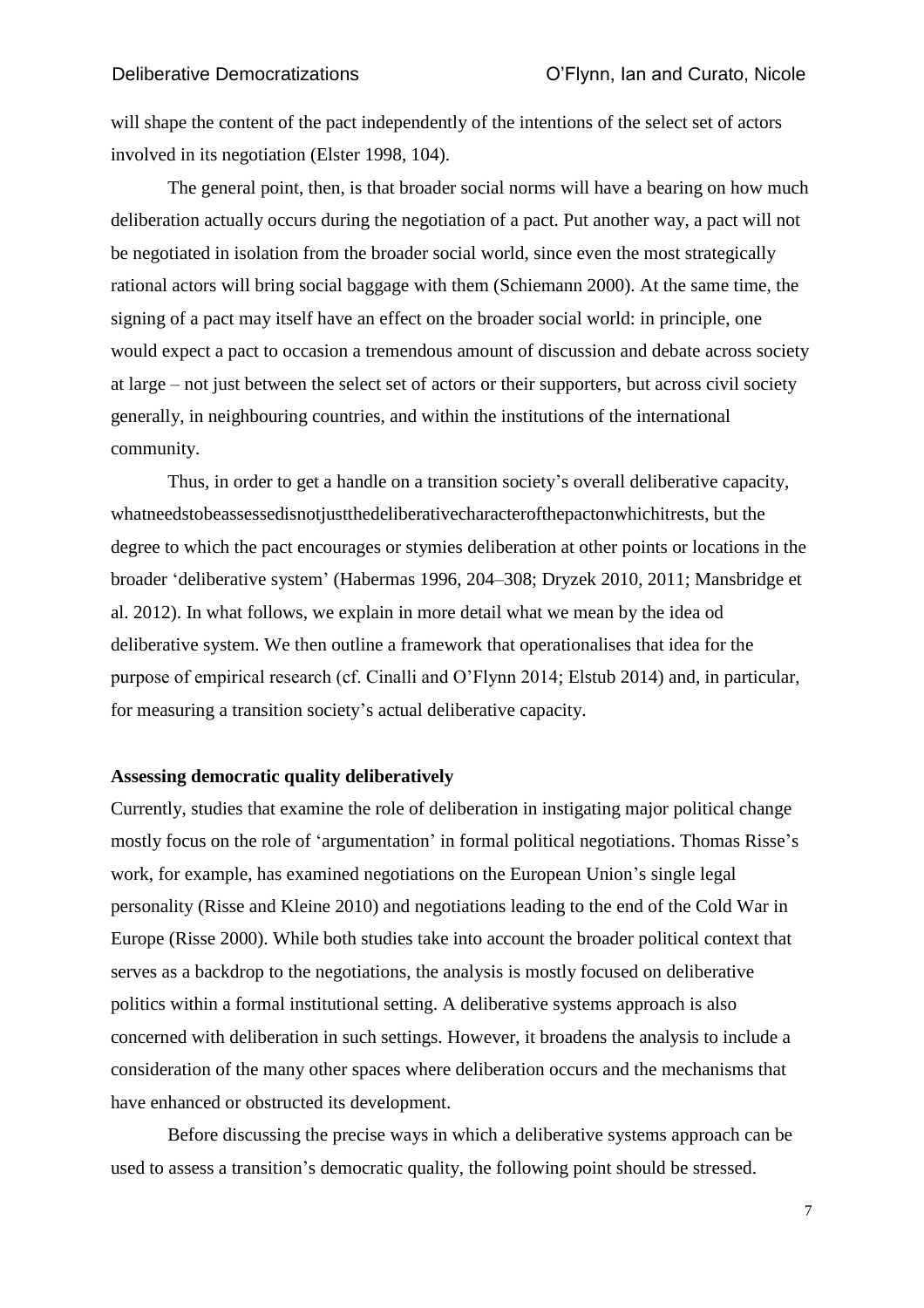Conceptually, the notion of a 'system' tends to evoke an image of a coherent structure composed of interrelated parts performing particular functions to attain the system's goals. The democratic system, for example, is often conceived as comprising the formal-legal institutions that constitute the democratic state, with each of these institutions performing specific tasks to maintain popular rule. By contrast, a deliberative systems approach is not exclusively tied to the institutional configurations of the democratic state. As John Dryzek puts it, 'we can imagine deliberative systems without, say, a legislature, or internally deliberative parties, or designed forums, or elections' (Dryzek 2009, 15). Accordingly, the aim is to map all of the different sites or locations where deliberation occurs as well as the mechanisms that facilitate their interaction. The basic question to be answered is to what degree these sites and mechanisms contribute to a transition's deliberative capacity – or to its overall ability to host inclusive, reasoned and consequential deliberation.

Dryzek has already suggested that a deliberative systems approach is suitable for analysing democratic transitions (Dryzek 2009). In what follows, we give shape and substance to this suggestion by outlining a framework for describing both the spaces where deliberation occurs and how those spaces relate to each other, aswell as for evaluating the extent to which inclusive and reasoned deliberation determines the outcomes of the transition process.

### *Descriptive task*

As just indicated, the descriptive task is composed of two sub-tasks. The first sub-task is to map the spaces where deliberation actually occurs. These spaces can be categorised as public space or empowered space . The former refers to deliberative forums where ordinary people meet to discuss the issues that concern them and where public opinion is generated; the latter refers to deliberative forums where authoritative decisions are made. In stable democracies, civil society organisations are the usual interlocutors in the public space, while, for example, elected politicians and the judiciary are the usual interlocutors in the empowered space. In transitional democracies, the empowered space will often be occupied by members of the government and the opposition who seek to agree a pact, whereas the public space will be occupied not just by their respective supporters, but also by thosewho think of themselves as belonging to neither camp and who may have radically different views on democracy and democratization.

The second sub-task is to identify the connectors of the deliberative system. Ideally,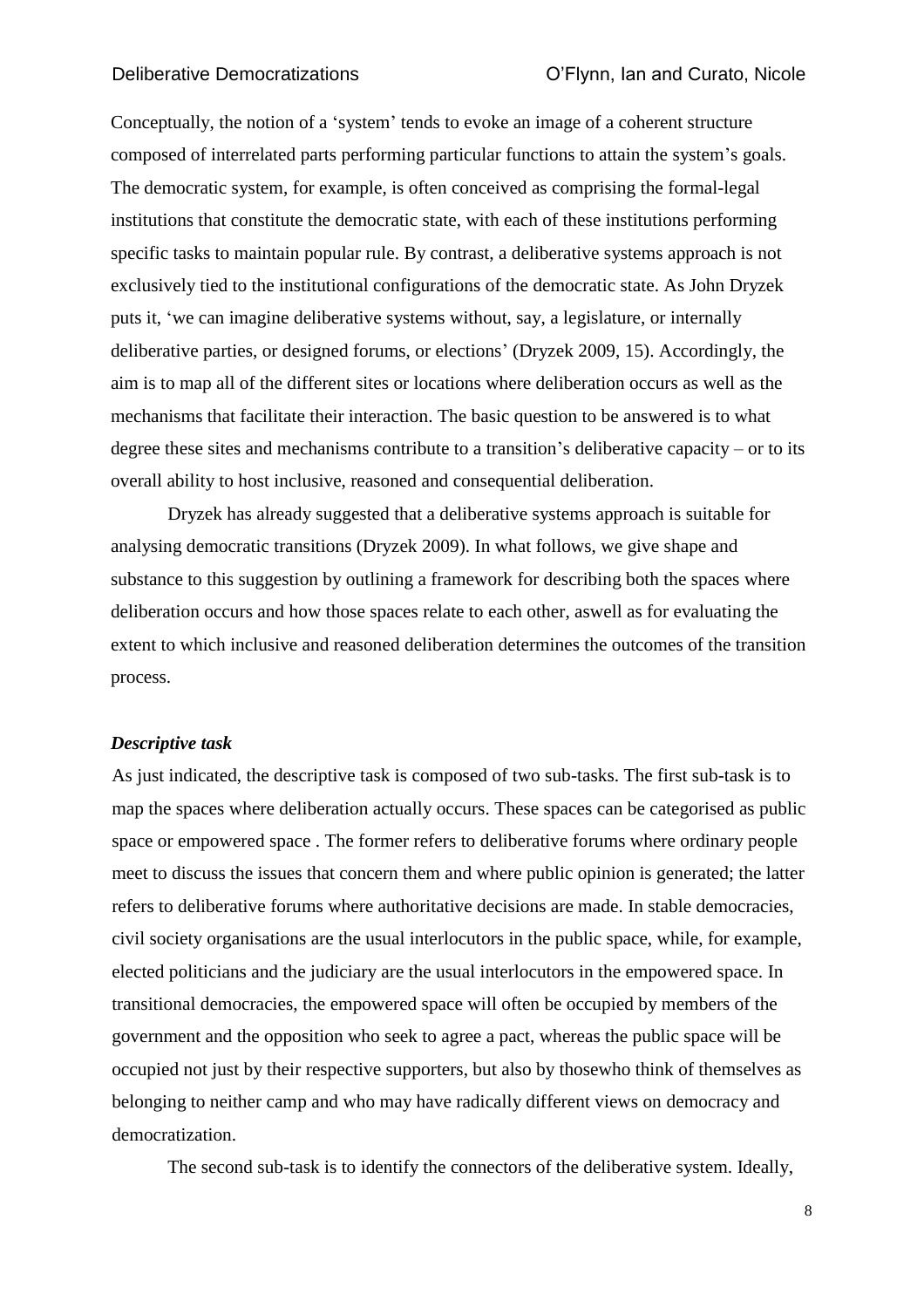the public and empowered spaces are meaningfully linked to each other through mechanisms of transmission and accountability. Transmission refers to a system's capacity to communicateviewsgenerated in the public space to the empowered space – this maybe via campaigns, lobbying, protests, petitions or the directpersuasion of decision-makers through face-to-face discussions. By contrast, accountability mechanisms enable or require actors in the empowered space to justify their decisions to actors in the public space. In transitions, formal accountability mechanisms such as parliamentary oversight committees or the judiciary may be weak or non-existent. However, this absence need not necessarily curtail a transition's deliberative capacity if informal accountability mechanisms such as the press and social media are both free and strong enough to hold actors in the empowered space to account.

### *Evaluative task*

The evaluative task assesses descriptive characterisations in relation to the standards of democratic deliberation – reason-giving, inclusion and consequentiality, as we defined them above. The theoretical literature on deliberative democracy recognises that each part of the system cannot plausibly be expected to uphold all three standards at the same time (Goodin 2005). But once again the basic idea is 'to look at the deliberative system in its entirety, rather than assess component parts in isolation' (Dryzek 2010, 13–14). Hence, the challenge is to examine how weak deliberative capacity in one part of the political system may be offset or compensated for by strong deliberative capacity in another and vice versa.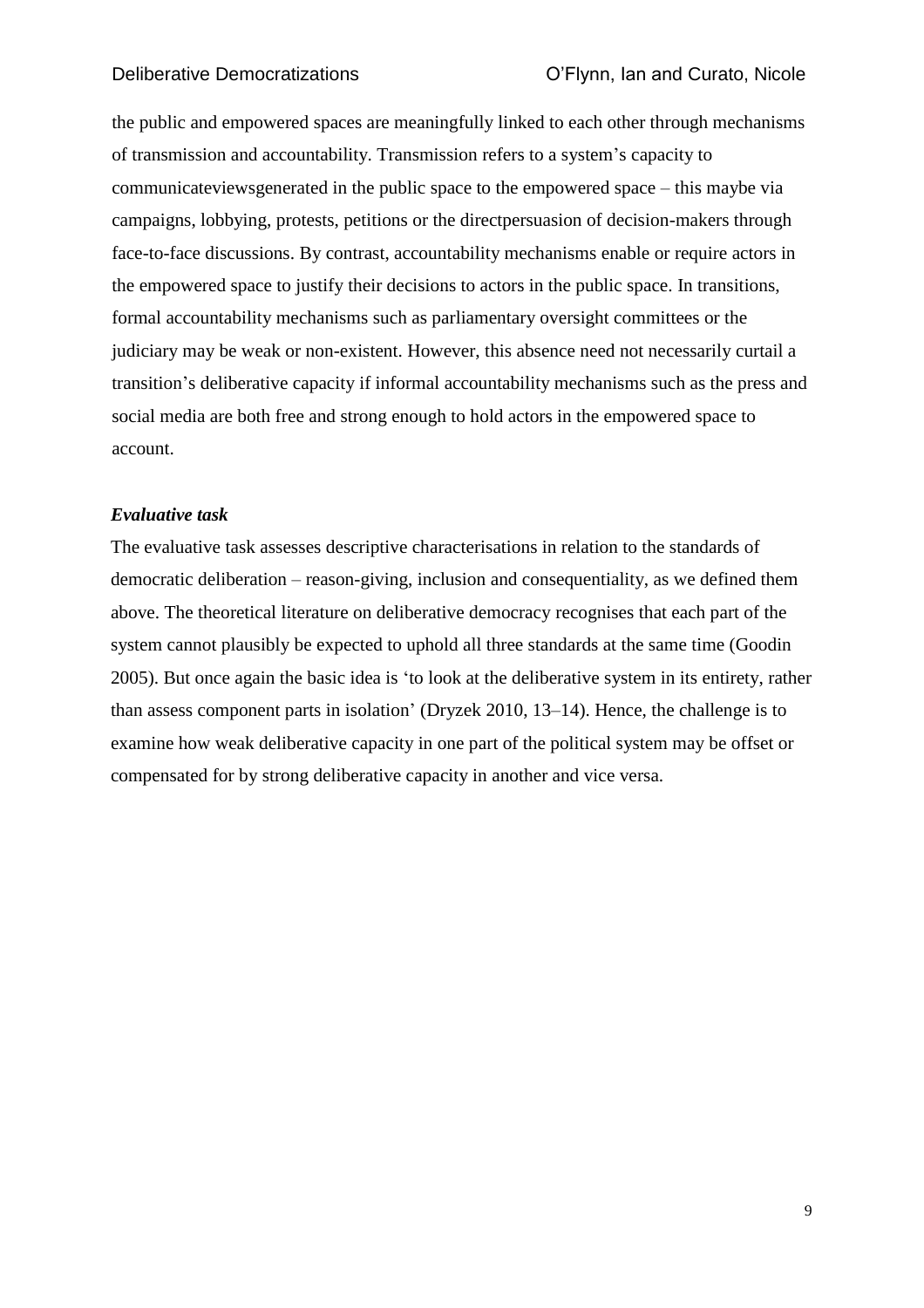For example, the public space can be the space for inclusive deliberation – in principle, the public space is open to everyone. However, its dispersed and mediated nature precludes a substantive exchange of reasons among interlocutors (cf. Bohman 1996, 34). By



contrast, the empowered space may compensate for this weakness if the relevant actors are both representative and prepared to weigh competing arguments in the balance. Public and empowered spaces can therefore be assessed in terms of inclusion and reason-giving, while the system's transmission and accountability mechanisms can be evaluated in terms of the extent to which deliberative contributions are consequential with respect to determining collective outcomes. Figure 1 summarises this evaluative framework in schematic form.

Figure 1.The deliberative system in action.

### **Case studies**

We now illustrate how this evaluative framework can be used to assess a transition's democratic quality. We compare two countries, Venezuela and Poland, whose postauthoritarian political trajectories have been strongly influenced by the character of the pacts on which they rest. We conclude by underscoring the added value of a deliberative systems approach.

# *Venezuela's Pact of Punto Fijo*

Scholars of contemporary Venezuelan history often identify the Pact of Punto Fijo as the critical historical juncture that has shaped the country's democratic trajectory after the fall of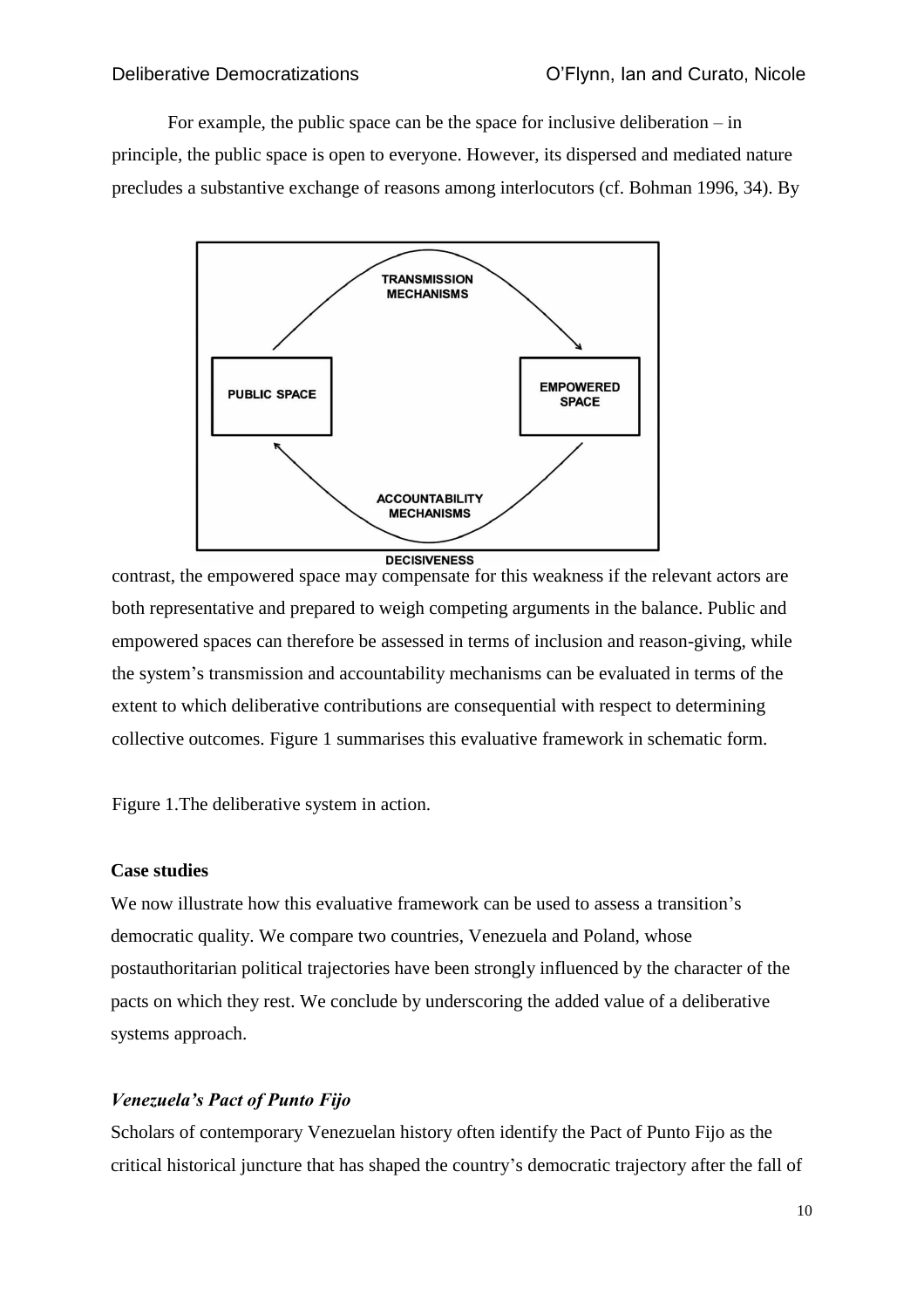the Marcos Pérez Jiménez military regime in 1958. The main aim of the pact was to resolve the instability brought about by military coups – like many other Latin American countries, Venezuela had a history of 'strongmen' seizing power. After the Pérez regime was forcibly removed from office, two major political parties, Accion Democratica (AD) and Comité de Organización Política Electoral Independiente (COPEI), sought to find ways to manage interelite competition without resorting to force. The main outcomes of the pact were respect for the outcome of elections, the rejection of military intervention in times of crisis, 'reconciliation of old antagonisms' and the postponing of decisions on contentious issues (such as wealth redistribution) that might compromise democratic stability (Levine 1989). But what might one say about the democratic quality of the pact when viewed a deliberative systems perspective?

The empowered space was the primary locus of deliberations aimed at reaching an agreement on Venezuela's post-authoritarian political arrangements. Aside from COPEI and AD, participants included representatives from the business sector, the 'ecclesiastical elites' and segments of the military that opposed the Pérez regime (Myers 2004). Both supporters and critics of Punto Fijismo describe the pact as an 'inter-elite consensus'. Agreements were forged behind closed doors without input from popular movements in the public space. The pact intentionally excluded parties, such as AD's left-wing factions and the Venezuelan Communist Party, whose views might have made military officers and businessmen 'uncomfortable' during the process of consensus-building. In other words, pact-making occurred in an enclave of party and non-party elites who shared common interests in building a 'stable democracy' through regular inter-elite electoral competition. Hence, deliberations in the empowered space were largely exclusionary.

The precise quality of reason-giving in this pact is difficult to assess but one might plausibly argue that pact-making created a space for deliberation between previously antagonistic parties and instituted means of working out political differences. Because the participants were familiar with each other's interests, they were able to generate 'metaconsensus' (Niemeyer and Dryzek 2007) on the legitimacy of different views, albeit without reaching final agreement on all contentious issues. This necessarily required the sort reflective distance that deliberation entails. As Daniel Levine puts it:

The parties did not agree on all substantive policy issues. Indeed, one might well characterise the situation as an agreement to disagree – setting difficult and potentially explosive issues aside to concentrate on incremental reform and technical solutions (Levine 1989, 51).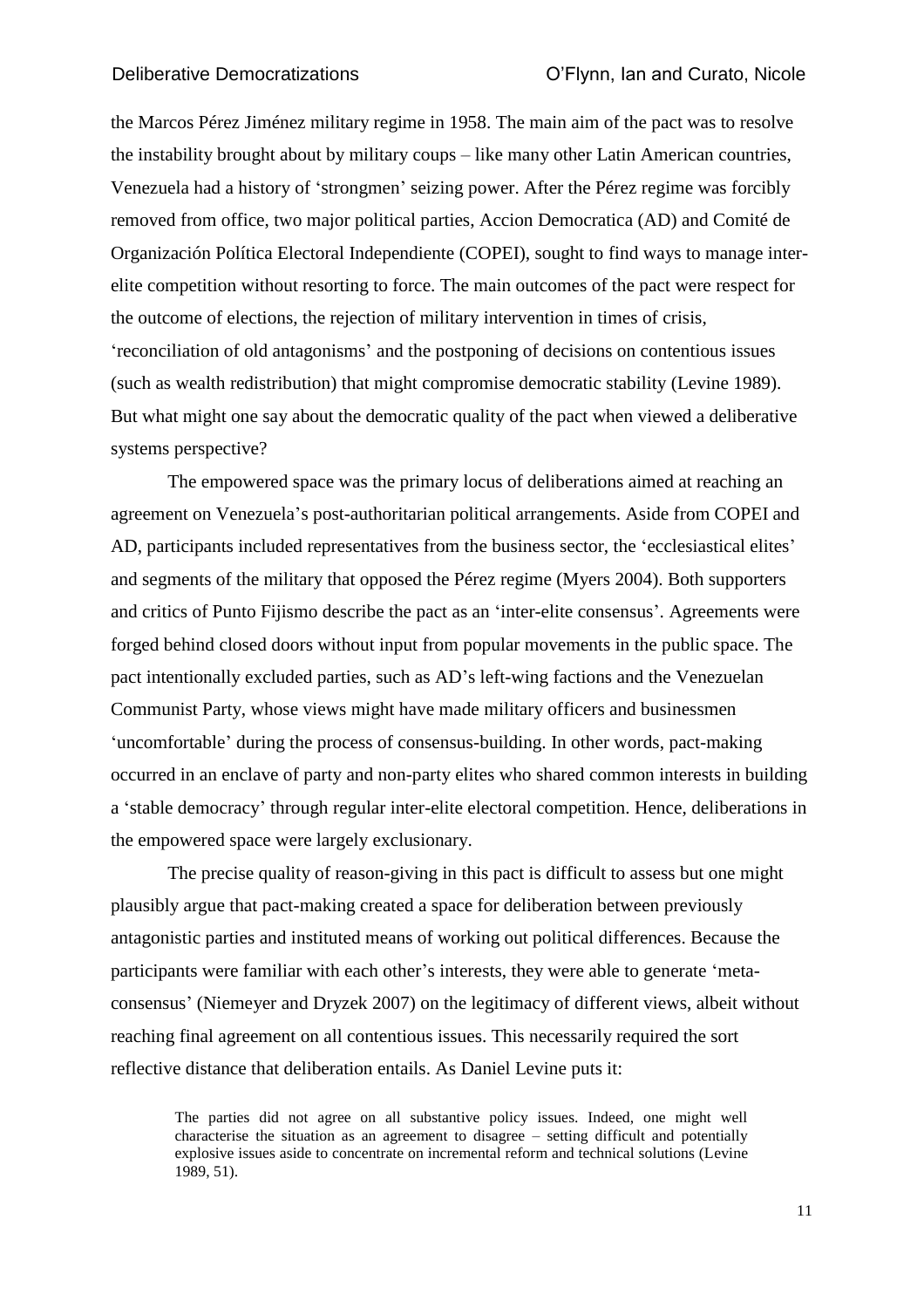Reaching agreements through deliberation between party and non-party elites is no small feat. For four decades, the pact has proven to be durable as it has successfully withstood the threats of armed guerrillas, disgruntled military officers, urban rioters and the wave of authoritarianism in Latin America (Myers 2004, 11). Power has been peacefully transferred from one elected regime to another, leading observers of third wave democracies to coin the phrase 'Venezuelan exceptionalism' (Neuhouser 1992). The source of elite legitimacy was based on norms of civility and mutual guarantees that the interests of all parties to the pact would be considered when crafting political decisions. Power sharing in cabinet positions also facilitated deliberation among opposing parties as they engaged in co-governance (Myers 2004, 20; see O'Flynn 2010, 586).

However, while elite pact-making was able to create spaces for inter-elite deliberation, it also institutionalised the disconnection of consequential deliberations from the public space. While Punto Fijismo accommodated industrial unions, professional organisations and peasant leagues in their power-sharing agreements (Myers 2004, 20), political engagement and transmission of views from the public space was limited to the terms of party politics. Contestations from movements outside of this formal arrangement were marginalised by invoking the virtue of 'democratic stability'. An example of this latter practice was the drafting of the 1961 Constitution. Instead of convening a constituent assembly of popularly elected representatives, a special commission composed of handpicked delegates was convened to bar the access of 'disruptive personalities' to the process. As a consequence, the special commission 'and its deliberations did not attain the resonance and popular attention which characterised the previous process' because 'it was far less participatory than the one that led to the enactment of the 1947 Constitution' (Kornblith 1991, 74). Unlike in 1947, the constitutional process was not broadcast live on radio or television, precluding the public from reacting and shaping the terms of constitutional deliberations.

Crisp observes that the practice of isolating policy making from popular participation and using party politics as a vehicle for elite interests has been the defining characteristic of Venezuela's Punto Fijo democracy (Crisp 1994, 1505). As a consequence, public-opinion polls in Venezuela rank political parties as the least credible institution, particularly as they fail to engage with social movements, church-based groups, neighbourhood associations and indigenous movements that contest the terms of Punto Fijismo, particularly its failure to redistribute oil wealth. One consequence of the pact of Punto Fijo, therefore, is that accountability mechanisms, which in theory should render the empowered space answerable

12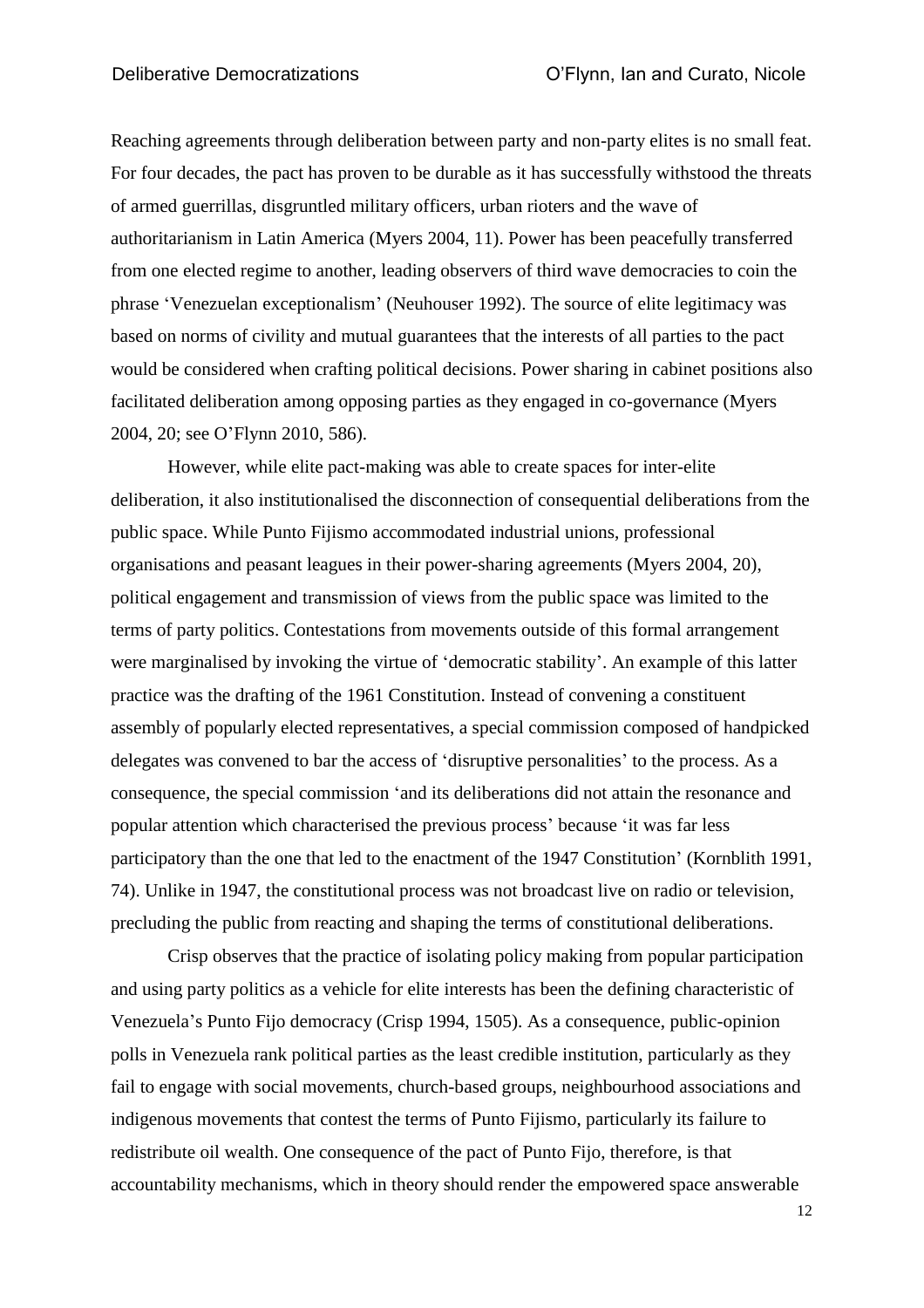to the public space, have remained weak. As Jennifer McCoy notes, the party system and legislature answer to party elites rather than citizen constituents, which suggests that Punto Fijismo has been deficient in deepening deliberative capacity and, consequently, democratic quality (McCoy 2004, 285).

Overall Venezuela's post-authoritarian deliberative system is characterised by an empowered space that was able to forge commitments between previously antagonistic parties to institutionalise deliberation and maintain 'democratic stability'. The casualties of this agreement, however, are political actors that contest the terms of Punto Fijismo and the delimitation of transmission and accountability mechanisms to elections and co-governance mechanisms within the scope of party politics. Because Venezuela's deliberative system is unable to play host to the circulation of contesting views in the public space, it is left vulnerable to 'political outbursts' as expressions of popular discontent. In 1989, for example, Caracas witnessed a week of bloody rioting sparked by a sharp increase in transport fares. At the time of writing, it is witnessing more of the same (see, e.g. Neuman 2014).

Granted, the emergence of Hugo Chavez changed the terms of exclusionary politics by challenging the concentration of power to party elites. However, we suggest that the patterns of a system with weak deliberative capacity remain. Actors in the public space are still precluded from transmitting their concerns to the empowered space if they diverge from the 'Bolivarian consensus' concerning, for example, the redistribution of oil wealth through state-sponsored social programmes. Like Punto Fijismo, Chavez institutionalised enclave deliberation – while there have been numerous accounts of deliberations within his party, the United Socialist Party of Venezuela, as well as within community councils, these deliberations remain closed to those with different views. Lacking mechanisms of transmission and accountability, and hence deliberative capacity more generally, it is our contention that Venezuela's democracy will remain vulnerable to 'political outbursts' in the future. In particular, we contend that the attempted military coup of 2002 and the massive wave of protests in 2014 are manifestations of a democracy that lacks the capacity for interclass, interethnic and inter-party deliberation. Without mechanisms for competing groups togenerate meta-consensus on the legitimacy of each other's claims, opposing political actors will continue to treat each other as enemies to be eradicated instead of interlocutors worthy of engagement.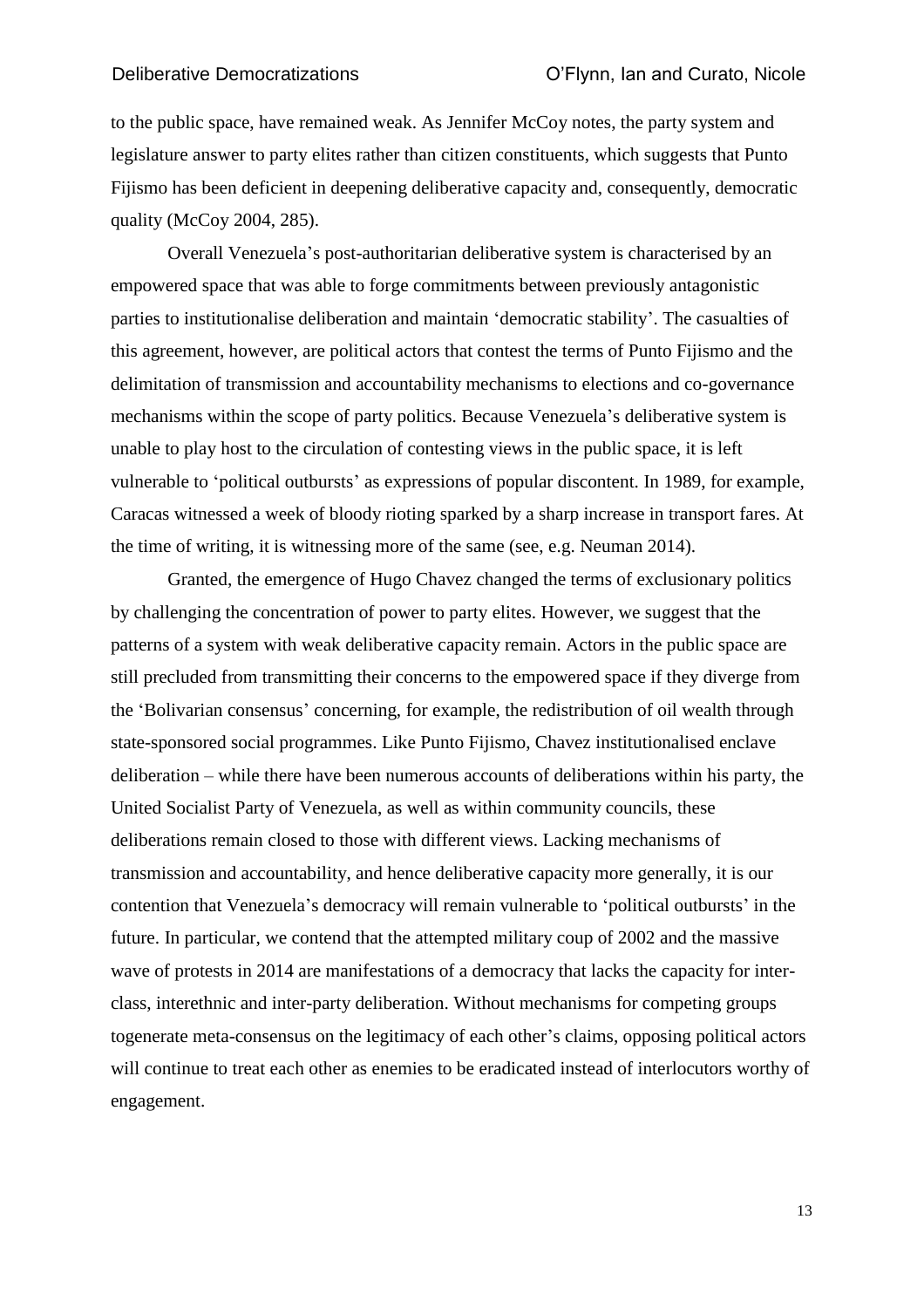### *Poland's roundtable negotiations*

Like Venezuela's, Poland's democratic transition was built on a negotiated pact. By 1988, the Communist regime and the dissident labour movement Solidarity had reached an impasse. On the one side, the regime's economic reforms were not taking off, resulting in alarming rates of inflation and deteriorating economic conditions. On the other, Solidarity, together with student movements, launched a wave of strikes demanding wage increases and the restoration of civil and political rights but could not mobilise sufficient public support to break the political deadlock (Glenn 2003, 106). As the economy further deteriorated, both sides agreed to convene roundtable talks to avert further crises. These talks resulted in key agreements which set in motion a series of gradual, yet non-violent, democratic transformations. These included holding partially free elections (seats for the opposition were capped to 35% in the Sejm, or lower house of the bicameral national assembly, while seats in the Senate, or upper house, had no cap), giving airtime to opposition groups on radio and television, and restoring the right to organise by movements banned under martial law. These concessions could be viewed as modest victories for oppositional civil society but, we suggest, can also be viewed as products of deliberation, albeit with imperfections.

Prior to the roundtable talks, the relationship between the public space and the empowered space was antagonistic rather than deliberative. The public space's main transmission mechanisms were strikes and protests that paralysed Poland's economic productivity. The empowered space responded through force by jailing dissidents and maintaining tight control over the media (Osiatynski 1996, 23). The roundtable talks changed the character of contestation. While strategic bargaining may have been very much to the fore, there was also deliberation – in part at least, the transmission of views between both sides was structured in such a way as to resolve shared problems bygenerating mutually acceptable (as opposed to mutually advantageous) agreements. In this spirit, Matynia (2009) uses the metaphor of the 'kapia' – the square on a bridge where people who otherwise would not meet could talk and get to know each other – to describe this deliberative aspect of the talks.

Unlike the Venezuelan case, in which deliberations aimed at reaching an agreement on post-authoritarian political arrangements were limited to economic and party elites, the roundtable talks created a shared space between oppositional civil society and the ruling regime. There were 58 delegates: 29 from the ruling party and 26 from the opposition, and 3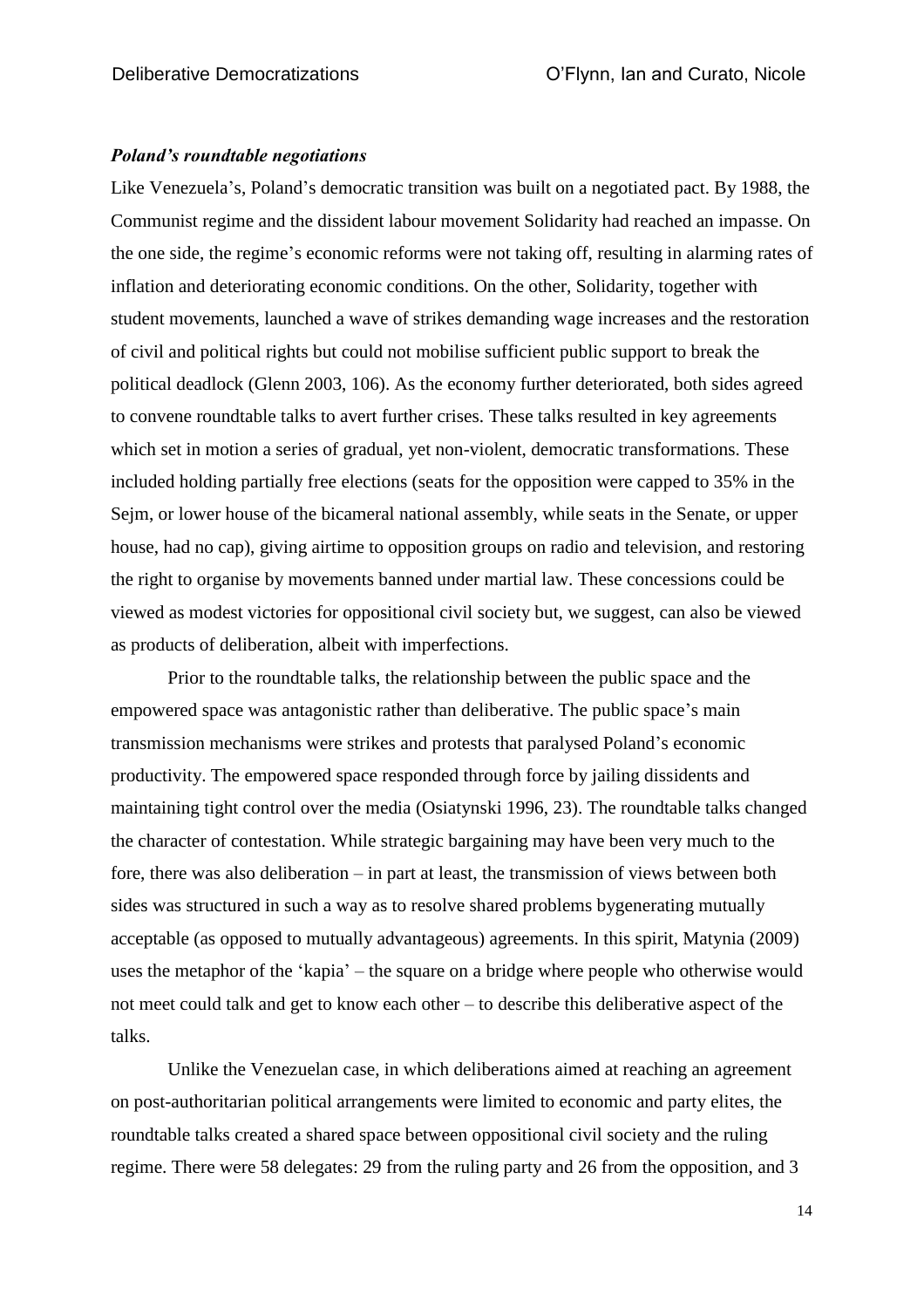observers from the Catholic Church. Initially, Solidarity attempted to frame the roundtable talks as abilateral discussion between itself and the ruling party, but they were later convinced to broaden the scope of representation to include another labour union, the All-Poland Alliance of Trade Unions (OPZZ), as well as professional and artists' associations (Osiatynski 1996, 33). To this extent, the democracy that emerged from the Namiestnikowski Palace was a product of a more inclusive process than the one that emerged from Punto Fijo.

To keep roundtable discussions focused, the talks were organised into subgroups on political reform, union pluralism and economic and social issues. Official representatives had access to issue-area experts with 'less immediately identifiable associations' (Osiatynski 1996, 31). The talks were described as having a 'rather striking absence of animosity' (Korbonski 1999, 152; Matynia 2009). Therewere moments of reasoning in other-regarding terms, such as when representatives of Solidarity occasionally asked their counterparts, 'Would the Soviets accept far-reaching change?', especially when their own demands appeared 'too radical' and risked compromising the talks'stability (Osiatynski 1996, 25). Some may view this as Solidarity's giving in to the regime's decision-making framework, but one could also view it as an expression of a willingness to take the position of one's interlocutor into account for the sake of sustaining the deliberations. As the private secretary of the Minister of Internal Affairs, Czesław Kiszczak, puts it, 'The authorities eventually saw that the people facing them were not enemies or foreign agents but normal people who were thinking in terms of the national interest' (in European Network Remembrance and Solidarity 2014). Thus, while the talks were influenced by self-interested calculations, it is equally important to acknowledge that these roundtables had 'deliberative drifts' (McLaverty and Halpin 2008) or moments of reason-giving with the aim of persuading the other to generate workable agreements.

Built into these roundtable discussions were mechanisms to link deliberation between the regime and the opposition to the public space. Unlike the Pact of Punto Fijo, which was forged behind closed doors and without public participation, the Polish roundtables were broadcast live on radio and television. Aside from gaining a platform to present their views to the public for the first time, this opening also communicated what Elster describes as a 'symbolic statement':

the time of secret decisions and deals was over… having the talks take place in public favoured 'the civilizing force of hypocrisy': the role of threat and force became secondary to that of argument and reason. (Elster 1996, 10)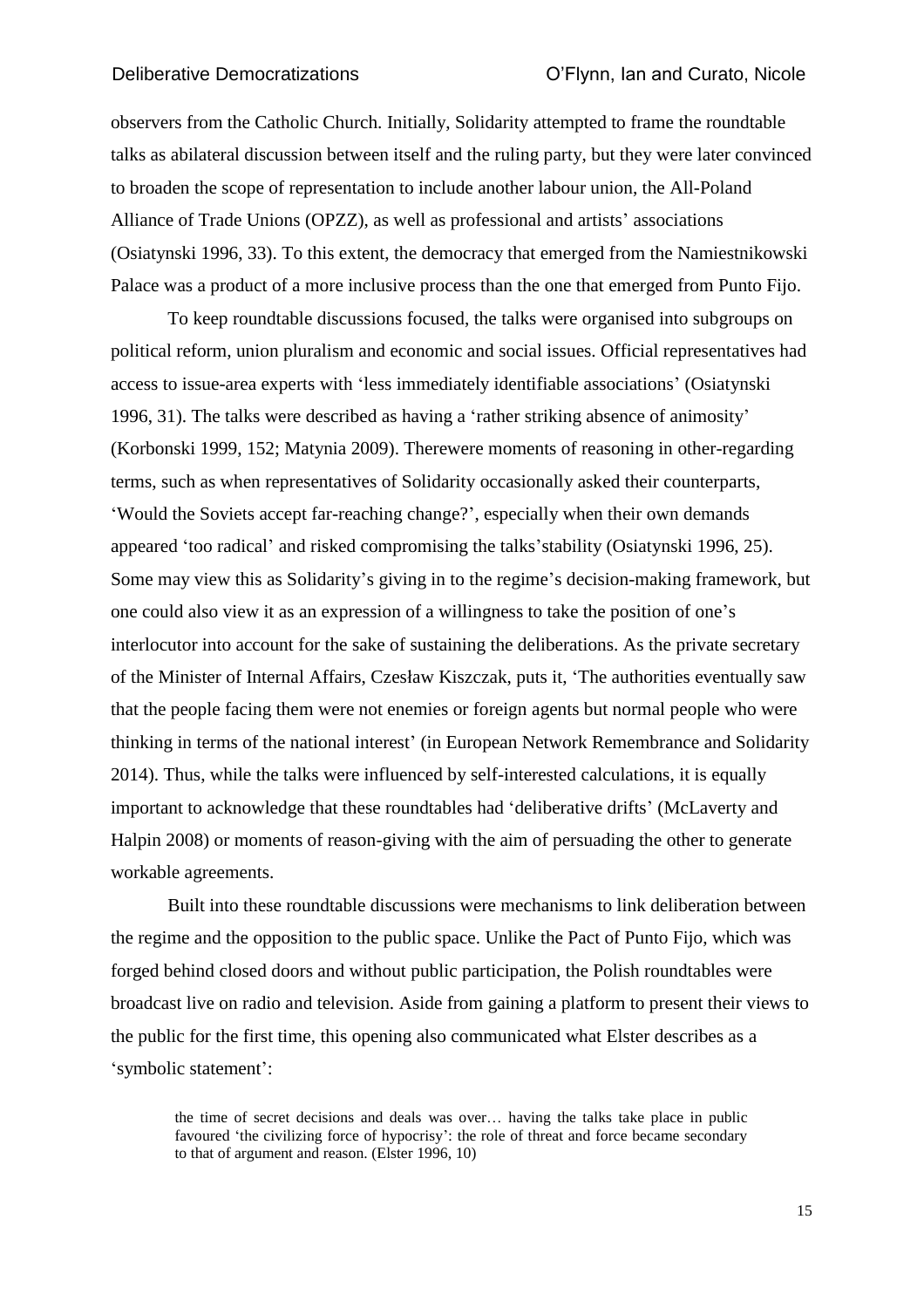Accountability mechanisms were also in place. Solidarity organised weekly public meetings in a movie theatre in Warsaw to provide feedback and justify their positions to actors in the public space. Osiatynski suggests that Solidarity had the capacity to institute this practice because of its 'tradition of openness' since the 1980s, when it demanded that the Gdansk shipyard strike negotiations be broadcast live to all striking workers (Osiatynski 1996, 49). These accountability mechanisms are particularly important because Solidarity did not have Polish society's unconditional support. Public-opinion polls from 1988 indicate that the number of those who considered the strikers' demands to be 'not just' was twice as high as the number who consider them to be 'just' (Glenn 2003, 107). Moreover, the sheer scale of Solidarity as a movement, with over 10 million members, made it 'extraordinarily heterogeneous', composed of peasants, workers, intellectuals, liberals and conservatives holding a range of different and sometimes competing views (Grodsky 2012, 40). Such accountability mechanisms within the public space allowed the movement to bridge various divisions and consider a range of views which could be put forward in negotiations while at the same time foregrounding the movement's consensus – its ethical voice – about the importance of making the regime accountable to the Polish people and achieving their goals through non-violent means (Grodsky 2012, 41). Put another way, the 'parallel polity' Solidarity built in the 1980s was maintained during the negotiations, this time transforming its language of contestatory demand-making into that of finding a deliberative common ground.

A decade after the Polish roundtable, scholars and commentators declared Poland to be a 'stable democracy' (e.g. Kramer 2002). Unlike Venezuela, Poland did not experience 'political outbursts' that put into question the legitimacy of agreements formed in the roundtable negotiations. The conduct of the talks set the tone for politics after the Solidarityled government was formed (Osiatynski 1996, 32). Prolonged engagements among members of Solidarity, the opposition and the communist regime allowed feelings of 'fear, anger and hatred' to subside and helped develop shared understandings necessary for governing as Poland transitioned to a democratic regime (Osiatynski 1996, 31).

The immediate challenge of the Solidarity-led empowered space, however, was to respond to the demands of those who remained in the public space, especially as the public space reverted to strikes and protest as transmission mechanisms. 'Institutionalised contentiousness' was the term Ekiert and Kubik (1999) used to describe this relationship. Initially, this form of contention demonstrated the capacity of the public space to mobilise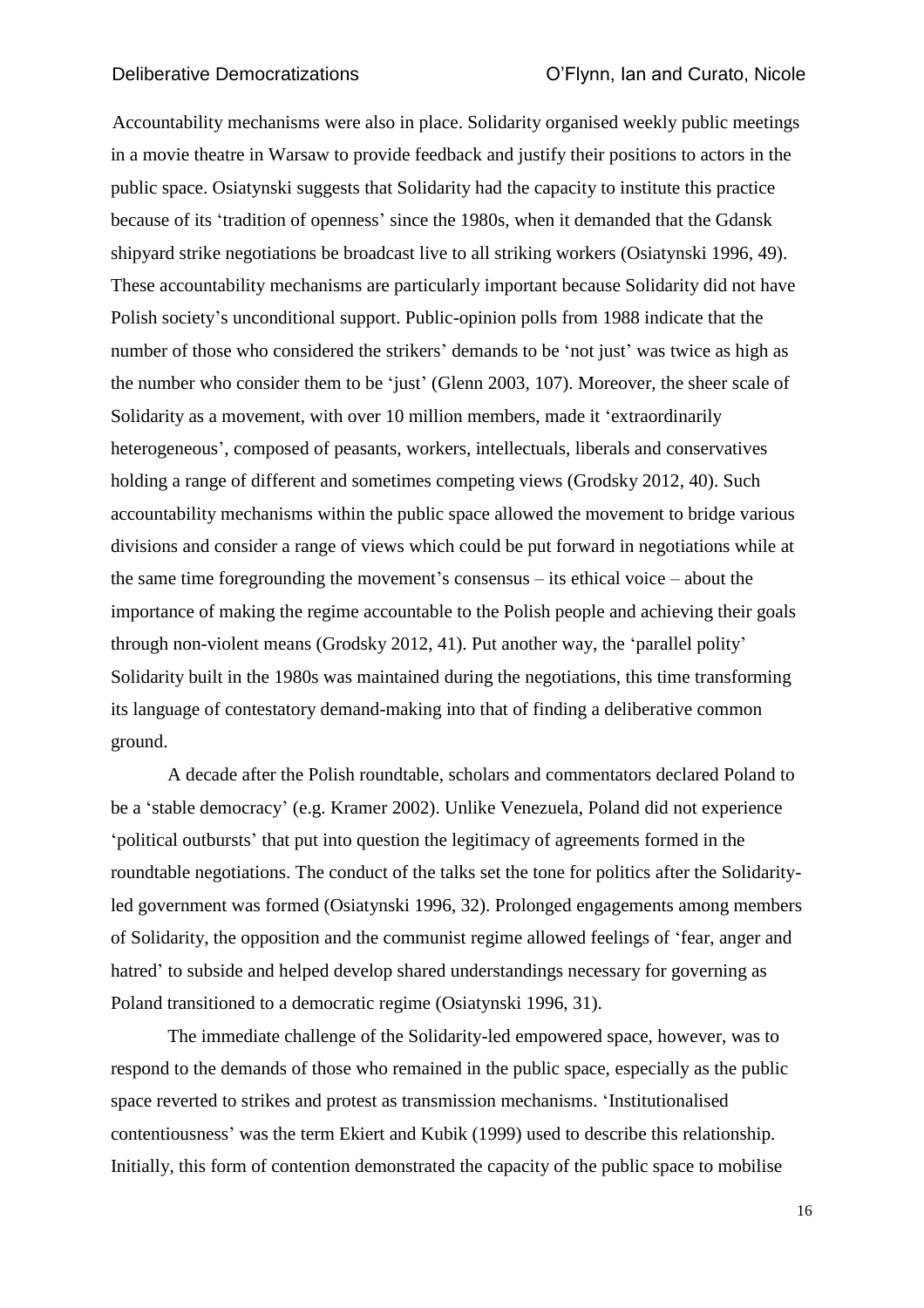and hold their representatives accountable. However, the empowered space's capacity to make decisions that were responsive to what was going on in the public space was severely limited by the demands of a market economy. As Poland received 'economic shock therapy' from international financial institutions, 'the possibility of careful deliberation on Poland's economic strategies among a wide range of economists was trumped by [Jeffrey] Sach's [the architect of Poland's transition to capitalism] insistence on the need to act quickly and decisively' (Zeniewski 2011, 985). Over time, this resulted in a decline in Solidarity's membership and a weakening of the public space's deliberative capacity. Today, one of the major 'democratic deficits' in Poland relates to low voter turnout, poor government trust rating and low membership in volunteer and civil society organisations (Markowski 2012). Ironically, whereas exclusionary pact-making in Venezuela invigorated a contentious public space, the deliberative capacity of Poland's once influential public space has been tempered by market-driven imperatives and corresponding mistrust of the empowered space.

### **Conclusion**

In this article, we have sought to demonstrate the importance of deliberative theory to democratic transitions. Central to deliberative theory is a notion of democratic legitimacy in which free deliberation among equals is what matters most. Of course, the idea that deliberative theory might have something important to say about democratic transitions may come as a surprise to some. After all, deliberative democracy can seem utopian at the best of times. However, as we have argued, scepticism of this sort can be allayed by thinking about deliberation, and the conception of democratic legitimacy with which it is bound up, in systemic terms. The 'systemic turn' in deliberative theory is relatively recent and many questions have yet to be answered. However, we have sought to demonstrate its interpretive potential by outlining a framework for analysing and comparing democratic transitions and for assessing their democratic quality in deliberative terms.

Admittedly, the framework is suggestive rather than definitive. For example, while in theory the idea of a transmission mechanism is clear enough, empirically it is an open question as to how exactly we might measure the extent to which deliberation in one arena influences deliberation in another. By the same token, we currently have little sense of just how far public and empowered space overlap or whether it is really possible to draw a clear line between the two. Yet even as it stands, we think that the framework we have outlined is powerful enough to influence thinking about policy. In particular, we have shown how our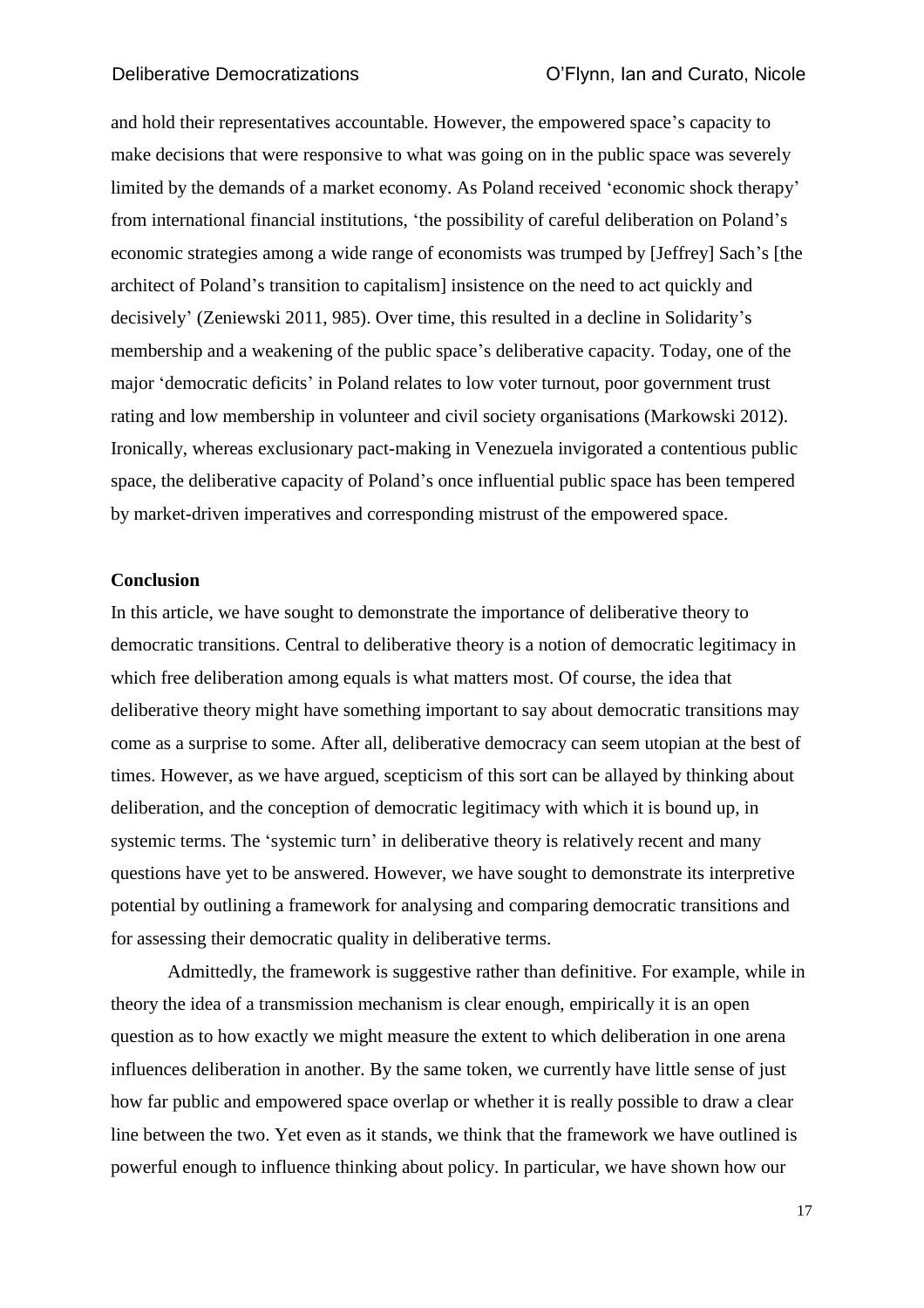framework might enable policymakers and others in the democracy promotion community not just to assess the democratic quality of a transition country in terms of its deliberative capacity, but to get a handle on their very different democratic trajectories – as our comparison of Venezuela and Poland sought to show. In saying this, we do not mean to discount the importance of more traditional indicators. It may be that a more developed framework would be able to show where those more traditional indicators connect up with a deliberative systems approach. Ultimately, however, we have argued that deliberation should be fundamental to our thinking about democratic deepening in transition societies. After all, the fairness of an election must itself be premised upon deliberation.

# **Notes on contributors**

Ian O'Flynn is Senior Lecturer in Political Theory in the School of Geography, Politics and Sociology at Newcastle University, UK.

Nicole Curato is a Discovery Early Career Research Fellow at the Centre for Deliberative Democracy & Global Governance at the University of Canberra. Her contribution to this article is funded by an Australian Research Council Grant "Deliberative democracy in the public sphere: achieving deliberative outcomes in mass publics" (DP120103976).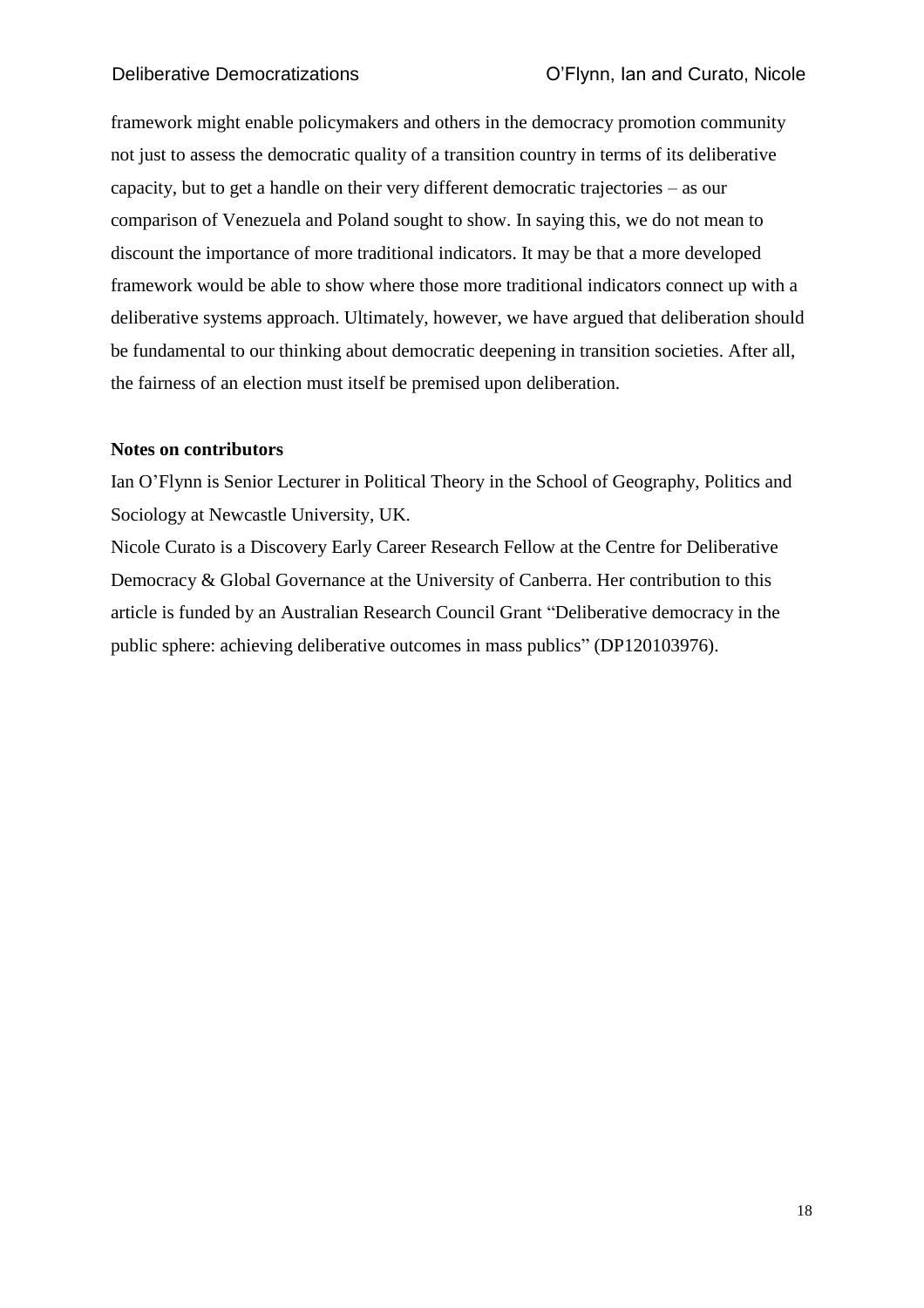### **References**

Beetham, David. 1991. The Legitimation of Power. Basingstoke: Palgrave Macmillan.

- Bohman, James. 1996. Public Deliberation: Pluralism, Complexity and Democracy. Cambridge: MIT Press.
- Carothers, Thomas. 2002. "The End of the Transition Paradigm." Journal of Democracy 13  $(1): 5-21.$
- Cinalli, Manlio, and Ian O'Flynn. 2014. "Public Deliberation, Networks Analysis and the Political Integration of Muslims in Britain." British Journal of Politics and International Relations 16 (3): 428–451.
- Cohen, Joshua. 1986. "An Epistemic Conception of Democracy." Ethics 97 (1): 26–38.
- Cohen, Joshua. 1989. "Deliberation and Democratic Legitimacy." In The Good Polity, edited by Alan Hamlin, and Philip Pettit, 17–34. Oxford: Blackwell.
- Coppedge, Michael, and John Gerring. 2011. "Conceptualising and Measuring Democracy: A New Approach." Perspectives on Politics 9 (2): 247–267.
- Crisp, Brian. 1994. "Limitations to Democracy in Developing Capitalist Societies: The Case of Venezuela." World Development 22 (10): 1491–1509.
- Curato, Nicole. 2013. "Deliberative Capacity as an Indicator of Democracy Quality: The Case of the Philippines." International Political Studies Review. [doi:10.1177/0192512113504337.](http://dx.doi.org/10.1177/0192512113504337)
- Diamond, Larry. 1999. Developing Democracy: Toward Consolidation. Baltimore, MD: Johns Hopkins University Press.
- Diamond, Larry, Francis Fukuyama, Donald Horowitz, and Marc Plattner. 2014. "Reconsidering the Transition Paradigm." Journal of Democracy 25 (1): 86–100.
- Dryzek, John. 2009. "Democratization as Deliberative Capacity Building." Comparative Political Studies 42 (11): 1379–1402.
- Dryzek, John. 2010. Foundations and Frontiers of Deliberative Governance. Oxford: Oxford University Press.
- Dryzek, John. 2011. "Global Democratization: Soup, Society or System?" Ethics & International Affairs 25 (2): 211–234.
- Elklit, Jørgen, and Andrew Reynolds. 2002. "The Impact of Election Administration on the Legitimacy of Emerging Democracies: A New Comparative Politics Research Agenda." Commonwealth & Comparative Politics 40 (2): 86–119.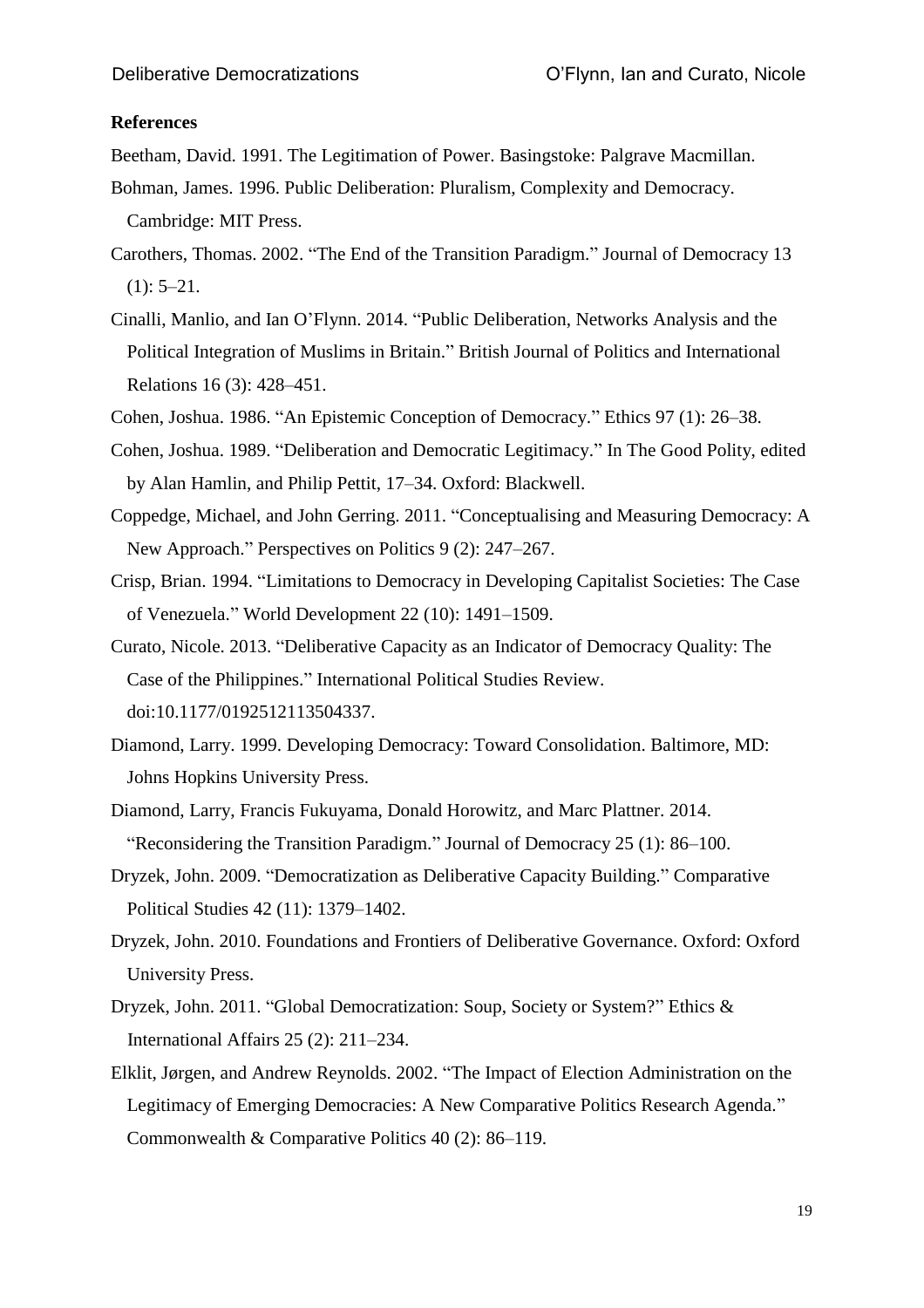Elster, Jon. 1996. "Introduction." In The Roundtable Talks and the Breakdown of Communism, edited by Jon Elster, 1–18. Chicago, IL: University of Chicago Press.

Elster, Jon. 1998. "Deliberation and Constitution Making." In Deliberative Democracy, edited by Jon Elster, 97–122. Cambridge: Cambridge University Press.

Elstub, Stephen. 2014. "Deliberative Pragmatic Equilibrium Review: A Framework for Comparing Institutional Devices and their Enactment of Deliberative Democracy in the UK." British Journal of Politics and International Relations 16 (3): 386–409.

Ekiert, Grzegorz, and Jan Kubik. 1999. Rebellious Civil Society. Popular Protest and

Democratic Consolidation in Poland, 1989–1993. Ann Arbor: University of Michigan Press.

Estlund, David. 2007. Democratic Authority: A Philosophical Framework. Princeton, NJ: Princeton University Press.

- Fishkin, James, and Robert Luskin. 2005. "Experimenting with a Democratic Ideal: Deliberative Polling and Public Opinion." Acta Politica 40 (3): 284–298.
- Foweraker, Joe, and Roman Krznaric. 2000. "Measuring Liberal Democratic Performance." Political Studies 48 (4): 759–787.
- Glenn, John. 2003. "Contentious Politics and Democratization: Comparing the Impact of Social Movements on the Fall of Communism in Eastern Europe." Political Studies 51 (1): 103–120.
- Goodin, Robert. 1996. "Institutions and Their Design." In The Theory of Institutional Design, edited by Robert Goodin, 1–53. Cambridge: Cambridge University Press.

Goodin, Robert. 2005. "Sequencing Deliberative Moments." Acta Politica 40 (2): 182–196.

Grodsky, Brian. 2012. Social Movements and the New State. Stanford, CA: Stanford University

Press.

- Habermas, Jürgen. 1984. The Theory of Communicative Action, Vol. 1: Reason and the Rationalisation of Society. Translated by Thomas McCarthy. Cambridge: Polity Press.
- Habermas, Jürgen. 1996. Between Facts and Norms: Contributions to a Discourse Theory of Law and Democracy. Translated by William Rehg. Cambridge: Polity Press.
- He, Boagang, and Mark Warren. 2011. "Authoritarian Deliberation: The Deliberative Turn in Chinese Political Development." Perspectives on Politics 9 (2): 269–289.
- IDEA (International Institute for Democracy and Electoral Assistance). 2002. Voter Turnout since 1945: A Global Report. Stockholm: International IDEA.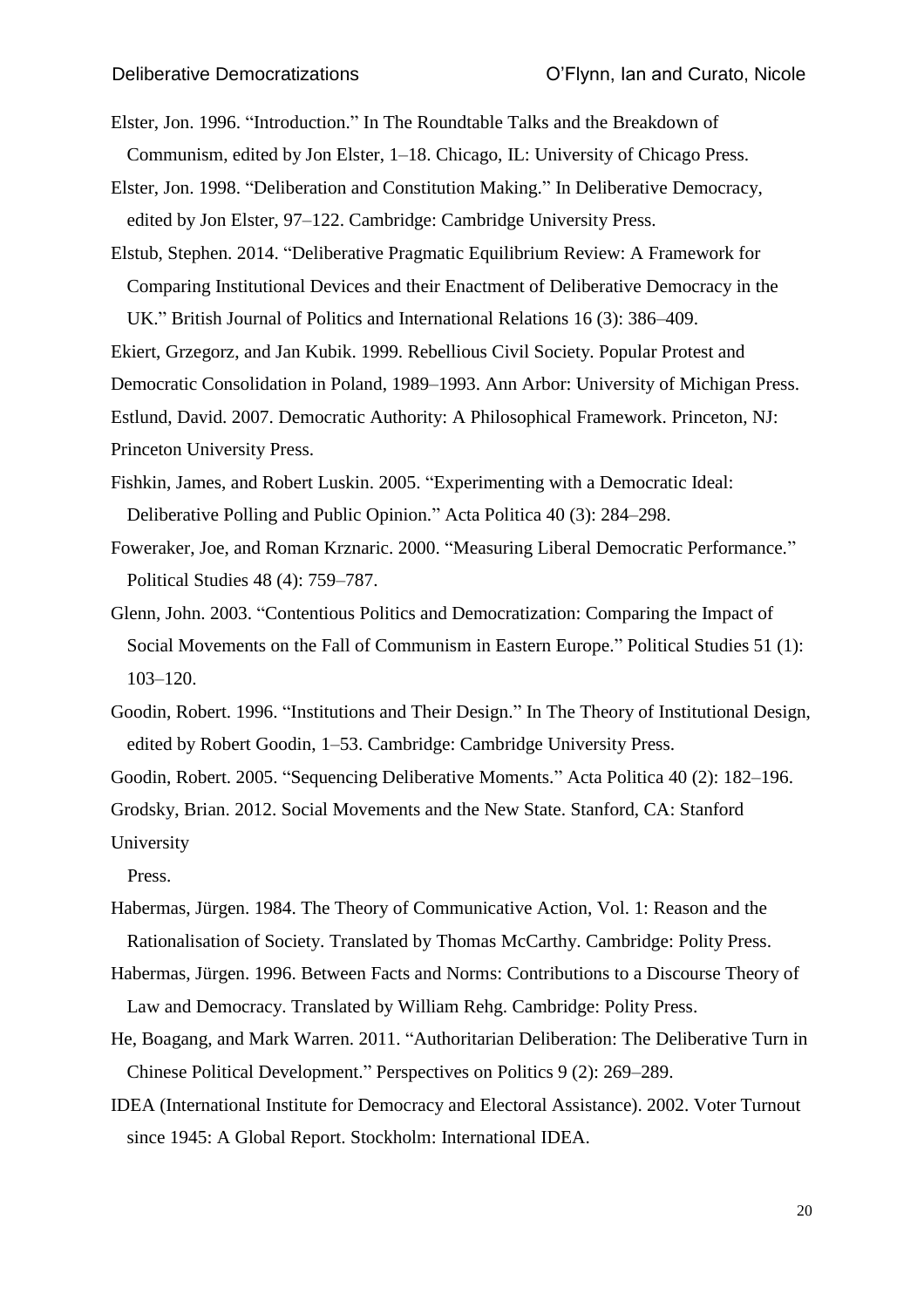- Korbonski, Andrzej. 1999. "East Central Europe on the Eve of the Changeover: The Case of Poland." Communist and Post-Communist Studies 32 (2): 139–153.
- Kornblith, Miriam. 1991. "The Politics of Constitution-Making: Constitutions and Democracy in Venezuela." Journal of Latin American Studies 23 (1): 61–89.
- Kramer, Mark. 2002. "Collective Protests and Democratization in Poland 1989–1993: Was Civil Society Really 'Rebellious'?." Communist and Post-Communist Studies 35 (2): 213– 222.
- Levine, Daniel. 1989. "Venezuela: The Nature, Sources, and Future Prospects of Democracy." In Democracy in Developing Countries: Latin America, edited by Larry Diamond, Juan Jose Linz, and Seymour M. Lipset, 247–290. Boulder, CO: Lynne Rienner.
- Lipset Seymour. 2000. "The Indispensability of Political Parties." Journal of Democracy 11  $(1): 48 - 55.$
- Luskin, Robert, Ian O'Flynn, James Fishkin, and David Russell. 2014. "Deliberating Across Deep Divides." Political Studies 62 (1): 116–135.
- Mansbridge, Jane, James Bohman, Simone Chambers, Thomas Christiano, Archon Fung, John Parkinson, Dennis Thompson, and Mark Warren. 2012. "A Systemic Approach to Deliberative Democracy." In Deliberative Systems: Deliberative Democracy at the Large Scale, edited by John Parkinson, and Jane Mansbridge, 1–26. Cambridge: Cambridge University Press.
- Markowski, Grzegorz. 2012. "Civil Society in Poland Empty Shell in Free Market Jungle." Visegrad Revue, April 2. Accessed May 12. [http://visegradrevue.eu/?p=544.](http://visegradrevue.eu/?p=544)

Matyna, Elzbieta. 2009. Performative Democracy. Boulder, CO: Paradigm Publishers.

- McCoy, Jennifer. 2004. "From Representative to Participatory Democracy? Regime Transformation in Venezuela." In The Unravelling of Representative Democracy in Venezuela, edited by Jennifer McCoy, and David Myers, 263–296. Baltimore, MD: Johns Hopkins University Press.
- McLaverty, Peter, and Darren Halpin. 2008. "Deliberative Drift: The Emergence of Deliberation in the Policy Process." International Political Science Review 29 (2): 197– 214.
- Mill, John Stuart. 1991 [1861]. "Considerations on Representative Government." In John Stuart Mill: On Liberty and Other Essays, edited by John Gray, 203–467. Oxford: Oxford University

Press.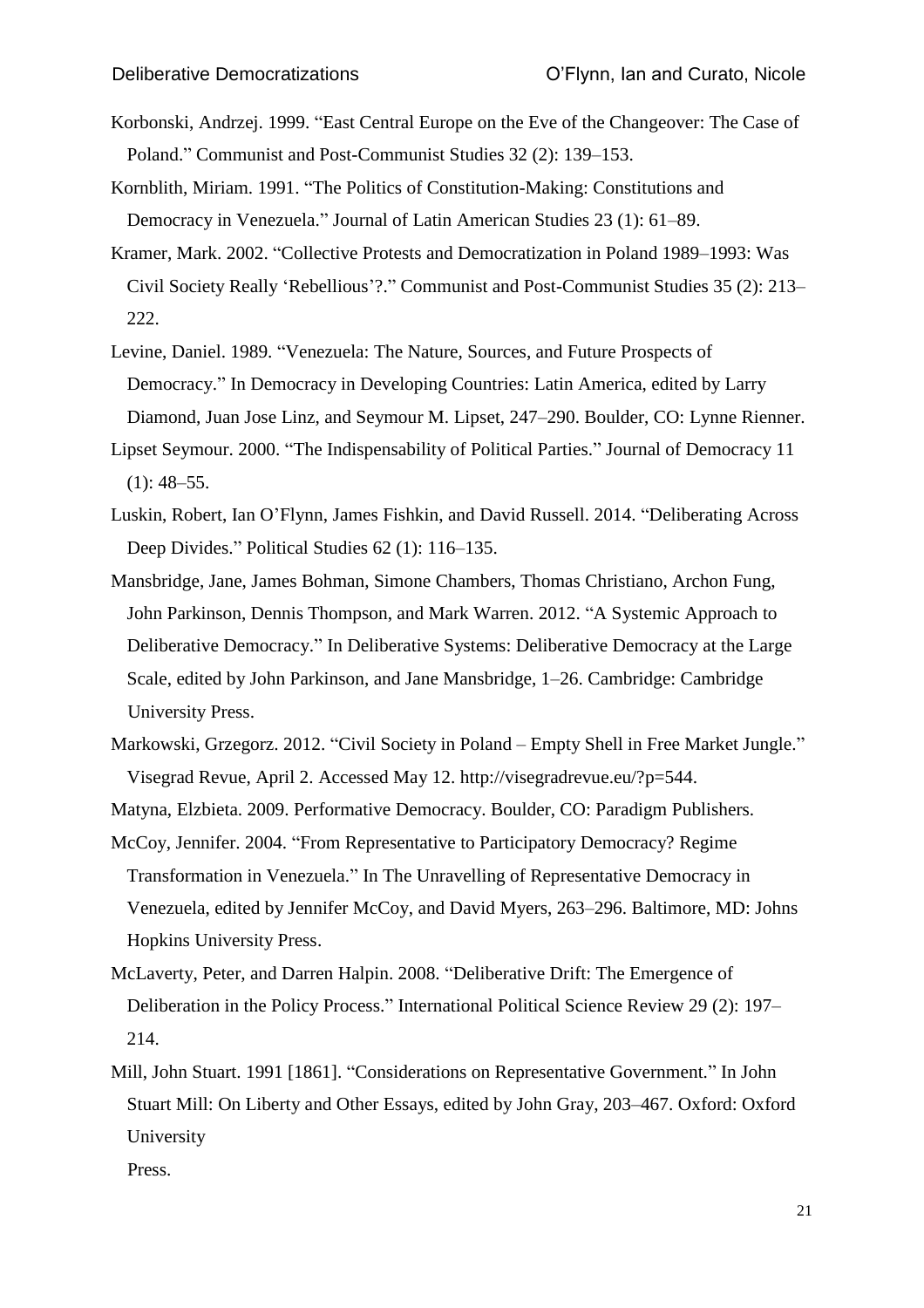- Myers, David. 2004. "The Normalization of Punto Fijo Democracy." In The Unravelling of Representative Democracy in Venezuela, edited by Jennifer L. McCoy, and David J. Myers, 11–32. Baltimore, MD: Johns Hopkins University Press.
- Neuhouser, Kevin. 1992. "Democratic Stability in Venezuela: Elite Consensus or Class Compromise?" American Sociological Review 57 (1): 117–135.
- Neuman, William. 2014. "Fears Spread That Venezuela Is Approaching Bloody Face-Off." New York Times, March 11. Accessed May 12. [http://www.nytimes.com/2014/03/12/world/ americas/fears-spread-that-venezuela-is](http://www.nytimes.com/2014/03/12/world/americas/fears-spread-that-venezuela-is-approaching-bloody-face-off.html)[approaching-bloody-face-off.html.](http://www.nytimes.com/2014/03/12/world/americas/fears-spread-that-venezuela-is-approaching-bloody-face-off.html)
- Niemeyer, Simon, and John Dryzek. 2007. "The Ends of Deliberation: Meta-consensus and Inter-subjective Rationality as Ideal Outcomes." Swiss Political Science Review 13 (4): 497–526.
- O'Donnell, Guillermo, and Philippe Schmitter. 1986. Transitions from Authoritarian Rule: Tentative Conclusions about Uncertain Democracies. Baltimore, MD: The Johns Hopkins University Press.
- O'Flynn, Ian. 2010. "Deliberative Democracy, the Public Interest and the Consociational Model." Political Studies 58 (3): 572–589.
- Osiatynski, Wiktor. 1996. "Roundtable Talks in Poland." In The Roundtable Talks and the Breakdown of Communism, edited by Jon Elster, 21–68. Chicago, IL: University of Chicago Press.
- Posner, Richard. 2003. "Two Concepts of Democracy." In Law, Pragmatism and Democracy, edited by Richard Posner, 130–157. Cambridge: Harvard University Press.
- Przeworski, Adam, Michael Alvarez, José Antonio Cheibub, and Fernando Limongi. 1996. "What Makes Democracies Endure?" Journal of Democracy 7 (1): 39–55.
- Risse, Thomas. 2000. "'Let's Argue!': Communicative Action in World Politics." International Organization 54 (1): 1–39.
- Risse, Thomas, and Mareike Kleine. 2010. "Deliberation in Negotiations." Journal of European Public Policy, 17 (5): 708–726.
- Rose, Richard, and Doh Cull Chin. 2001. "Democratization Backwards: The Problem of ThirdWave Democracies." British Journal of Political Science 31 (2): 331–354.
- Schiemann, John. 2000. "Meeting Halfway between Rochester and Frankfurt: Generative Salience, Focal Points and Strategic Interaction." American Journal of Political Science 44  $(1): 1-16.$